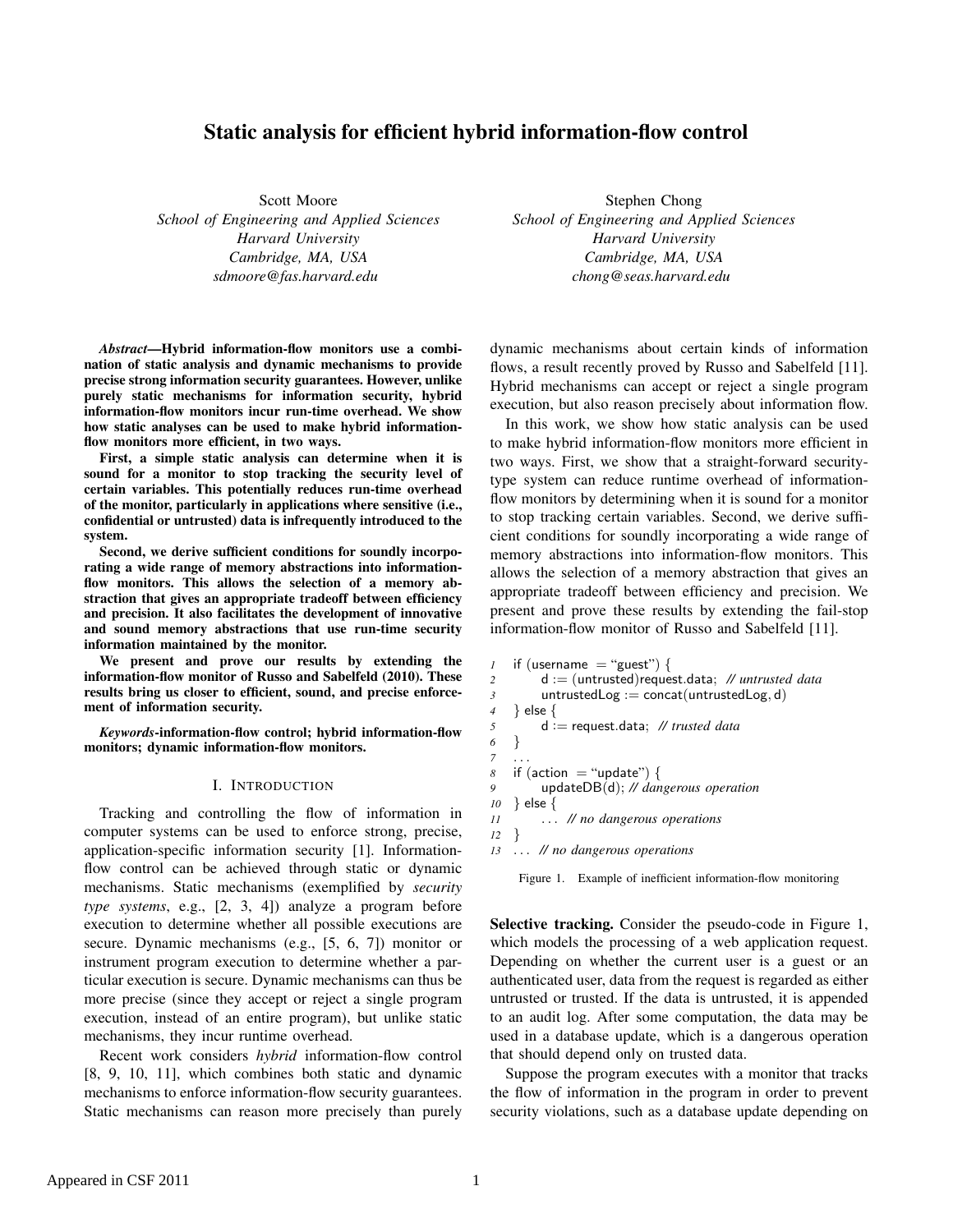untrusted data. There are at least three ways in which this information-flow monitor may waste effort at runtime.

First, information in variable untrustedLog never affects whether a security violation occurs, even though it stores untrusted data. Thus, a monitor that does not track variable untrustedLog will still correctly prevent security violations, and so effort spent tracking this variable is wasted. Second, variable d contains untrusted information only on some executions. Depending on the usage of the web application, it may contain trusted data on the majority of executions. In such cases there is no need for the monitor to track variable d. Third, even on executions in which d contains untrusted information, if control reaches line 11 or line 13, then the contents of d can never affect whether a security violation occurs, so there is no need to track it anymore.

There are several opportunities for reducing the number of variables tracked by the monitor, which will, for many monitors, reduce runtime overhead. Even more opportunities exist for a monitor that can dynamically start and stop tracking variables. (We are developing an inlined monitor that dynamically generates instrumented code to track a subset of program variables, and can thus dynamically start and stop tracking variables.)

We present a static analysis that can determine when a program variable is no longer a security concern and show how this analysis can be incorporated into an informationflow monitor. The modified monitor provides exactly the same security guarantee, but with potentially reduced runtime overhead. For the example program above, the analysis enables the monitor to never track variable untrustedLog and to stop tracking variable d when line 11 or 13 is reached. The analysis can either be performed prior to execution or on-the-fly, allowing its use with dynamic languages [12].

```
1 // Create new locations, with empty strings as initial values
2 secretLog := new (""):3 normalLog := new("");
4 . . .
5 if (isSecretAgent(username)) { // Sensitive information
6 pLog := secretLog;
7 } else {
8 pLog := normalLog;
9 }
10 . . .
11 ∗pLog := concat(*pLog, "logged in");
```
Figure 2. Example of information flow through pointer value

Memory abstractions. Practical information-flow control must deal with realistic language features, including dynamically allocated memory and first-class memory references. Consider the program fragment in Figure 2, which models a web application in which some users are secret agents. If the current user is a secret agent then events are logged in special log to avoid revealing secret activities. Variable pLog points to either secretLog or normalLog and indicates which log will be updated. It is set based on secret information. At line 11, an entry is added to the log. Suppose the current user is a secret agent. Then the location normalLog will not be updated. However, an observer of normalLog may notice that the log is unchanged, and thus learn that the current user is a secret agent. This information flow occurs because the pointer pLog depends on secret information, and updating through this pointer means that learning the value of any location that pLog *might* have pointed to may now reveal secret information.

Monitors can soundly track the flow of information in memory, including the heap, using appropriate *memory abstractions*. The choice of memory abstraction can affect the precision and efficiency of the resulting monitor. In general, fine-grained abstractions may enforce security guarantees precisely, but require an expensive analysis and higher monitor overhead (due to the need to track more abstract locations). Coarser abstractions may be more efficient, but insufficiently precise. In order to explore these tradeoffs, we must first understand the requirements for soundly incorporating a memory abstraction into an information-flow monitor. In addition, we would like to consider to what extent information about the current execution can be used to increase the precision of a memory abstraction.

We present sufficient conditions for incorporating memory abstractions and analyses into a hybrid information-flow monitor. The key insight is that the behavior of the monitor must not leak information, meaning that we must be able to reason statically and precisely about the behavior of the monitor in other possible executions of the program. This has the effect of restricting the precision of memory abstractions. However, the conditions are sufficiently lenient to allow many different memory abstractions to be soundly incorporated into information-flow monitors, such as pointsto sets (e.g., [13, 14, 15, 16]), shape graphs (e.g., [17]), and regions (e.g., [18, 19]). The conditions also allow the monitor to use information from the current execution of a program.

The rest of the paper is organized as follows. We present background information in Section II, including Russo and Sabelfeld's fail-stop hybrid information-flow monitor [11]. In Section III we show how an information-flow monitor can soundly stop tracking variables when they are no longer a security concern. In Section IV we show how a wide variety of memory abstractions and analyses can be soundly incorporated into information-flow monitors. We discuss related work in Section V and conclude in Section VI.

### II. BACKGROUND: INFORMATION-FLOW MONITOR

In this section, we present a simple imperative language and a hybrid information-flow monitor for the language, based closely on that of Russo and Sabelfeld [11]. We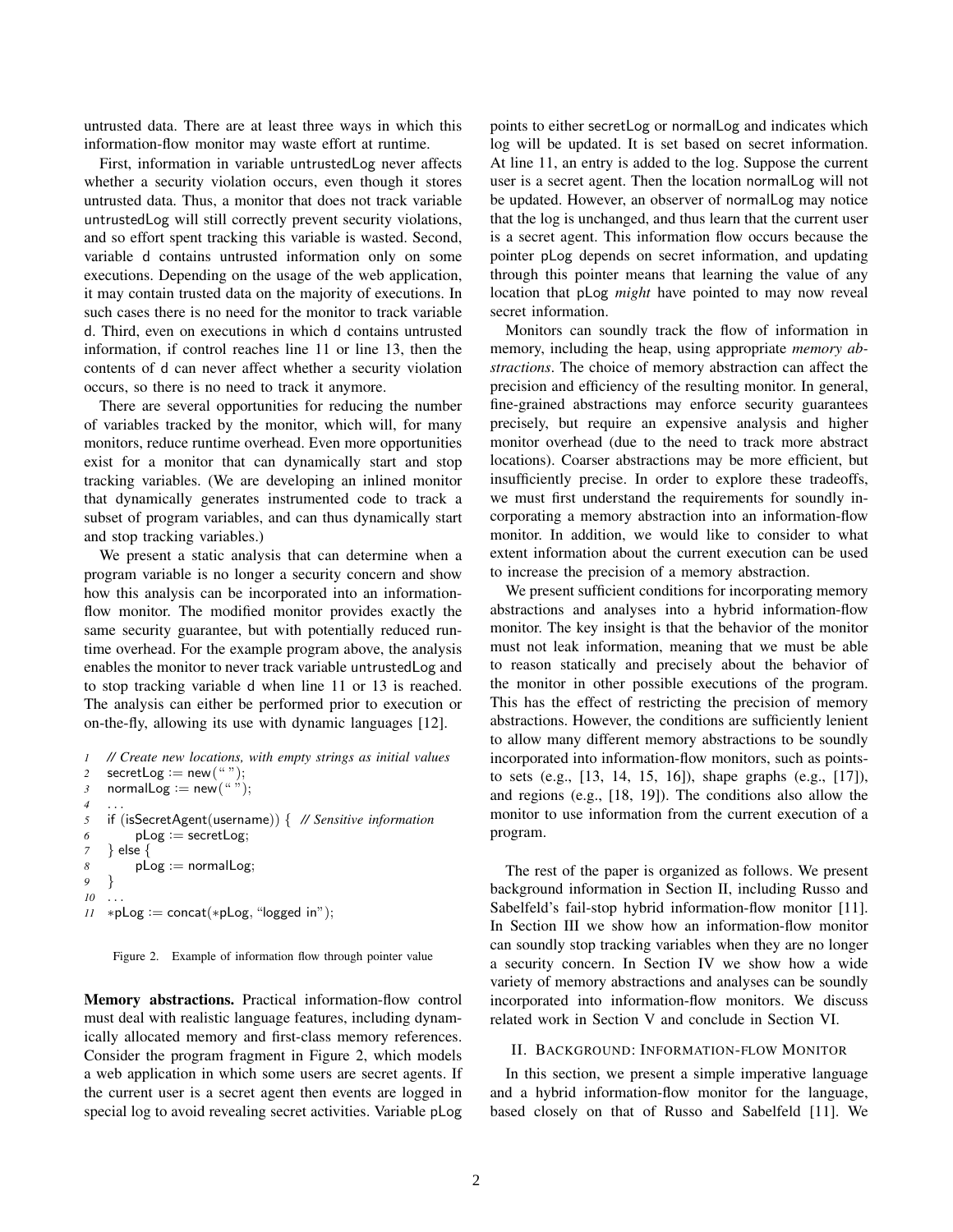generalize their language and monitor to an arbitrary security lattice (instead of the two-point lattice they use) and modify the language and monitor slightly to facilitate extensions described in later sections. The modified monitor satisfies the same termination-insensitive noninterference condition as the original monitor, modulo generalization to an arbitrary security lattice. We state the generalized security condition and prove the modified monitor satisfies it.

## *A. Language*

| Values | $v := n$ |                                                                                |
|--------|----------|--------------------------------------------------------------------------------|
|        |          | Expressions $e ::= v   x   e_1 \oplus e_2$                                     |
|        |          | Commands $c ::=$ skip $x := e \mid c_1; c_2 \mid \text{output}_{\ell}(e) \mid$ |
|        |          | if e then $c_1$ else $c_2$ while e do c                                        |
| Terms  |          | $t$ ::= $c$   end   stop   $t_1$ ; $t_2$                                       |
|        |          | Figure 3. Simple imperative language                                           |

The syntax for a simple imperative language with an explicit output command is given in Figure 3. Values are restricted to integers  $n$ , and expressions  $e$  are either values v, variables x, or binary expressions  $e_1 \oplus e_2$ , where  $\oplus$  ranges over total binary operations over integers.

We assume a complete lattice  $\mathcal L$  of security levels and use  $\sqcup$  and  $\sqsubseteq$  respectively to denote the join operator and partial order. We write  $\top_{\mathcal{L}}$  and  $\bot_{\mathcal{L}}$  to denote the top and bottom elements of  $L$ , respectively. Security levels may represent confidentiality levels, integrity levels, or both. Security levels mandate restrictions on the use of data. Intuitively, levels higher in the lattice mandate more restrictions. For confidentiality, higher in the lattice corresponds to more confidential; for integrity, higher means less trusted. We use the term "sensitive information" to refer to information labeled with a high security level: either confidential information or untrusted information.

Commands  $c$  are standard, with the exception of the output $_{\ell}(e)$  command, which outputs the value of expression  $e$  to channel  $\ell$ , where  $\ell$  is a security level and is intended to be an upper bound on information that may be learned by observing the channel. We assume, without loss of generality, that there is exactly one channel per security level.

Execution of commands introduces new syntactic forms. Terms t represent commands in the process of execution, and extend commands with sequences of terms, stop, and end. Term stop represents a command that has finished execution, and term end indicates that execution is leaving the scope of a branch. The operational semantics inserts end terms when any branch is encountered.

A *program configuration* is a pair  $\langle t, m \rangle$ , where t is a term and memory  $m$  is a mapping from variables to values. The judgment  $e, m \Downarrow v$  indicates that expression e evaluates to value v under memory m. We write  $m[x \mapsto v]$  for the memory that maps  $x$  to  $v$ , and otherwise behaves the same as m.

The judgment  $\langle t, m \rangle \stackrel{\alpha}{\rightarrow} \langle t', m' \rangle$  indicates that configuration  $\langle t, m \rangle$  can take a single step to configuration  $\langle t', m' \rangle$ . As part of that step, *internal event*  $\alpha$  is emitted; the monitor uses internal events to track and control execution. We describe the different internal events in the following subsection. Inference rules for the operational semantics are given in Figure 4.

# *B. Hybrid information-flow monitor*

An information-flow monitor tracks and controls the flow of information in a program. A *monitor configuration* is a pair  $\langle \gamma, \sigma \rangle$  consisting of *monitor environment*  $\gamma$  and *monitor stack*  $\sigma$ . Monitor environment  $\gamma$  maps program variables to security levels, tracking the security level of information currently stored in each variable. We write  $lev(e, \gamma)$  for the join of levels  $\gamma(x)$  for all variables  $x \in \text{dom}(\gamma) \cap \text{vars}(e)$ , where  $\text{vars}(e)$  is the set of all variables that occur in e. Function  $lev(e, \gamma)$  gives an upper bound on the information that may be learned by evaluating expression  $e$ , assuming that  $\gamma$  describes upper bounds of information stored in variables.

Monitor stack  $\sigma$  is used to track the security level of the program counter, and to account for *implicit flows* [20] (information flows due to the control structure of the program). It is a stack of pairs  $(\ell, \gamma')$  where  $\ell$  is a security level and  $\gamma'$  is a monitor environment. A pair is pushed on the stack when the program branches and is popped off the stack at the end of the branch. An upper bound on the security level of information influencing control flow can be obtained by taking the join of the first element of all pairs in the stack, denoted  $lev(\sigma)$ . We refer to this upper bound as the *program counter level*. We describe the use of the monitor stack in more detail below.

A *monitored program configuration* is a pair of a program configuration and a monitor configuration. *Monitored execution* of a program requires that both the program configuration and the monitor configuration can take a step. Figure 5 shows the inference rule for monitored execution. Note that the monitored execution rule is parameterized by monitor M. This allows us to discuss the behaviors of different monitors. We use  $M_{RS}$  to denote Russo and Sabelfeld's fail-stop monitor [11].

$$
\frac{\langle t,m \rangle \xrightarrow{\alpha} \langle t',m' \rangle \quad \langle \gamma,\sigma \rangle \xrightarrow{\alpha,t',m}_{\text{M}} \langle \gamma',\sigma' \rangle}{\langle \langle t,m \rangle,\langle \gamma,\sigma \rangle \rangle \xrightarrow{\beta}_{\text{M}} \langle \langle t',m' \rangle,\langle \gamma',\sigma' \rangle \rangle}
$$

Figure 5. Semantics of monitored executions

A monitor configuration takes a step based on the internal event generated by the executing program and may produce an output. The small step judgment for monitor configurations is written  $\langle \gamma, \sigma \rangle \frac{\alpha, t', m'}{M}$   $\langle \gamma', \sigma \rangle$ , where M indicates which monitor is in use,  $\alpha$  is the triggering internal event,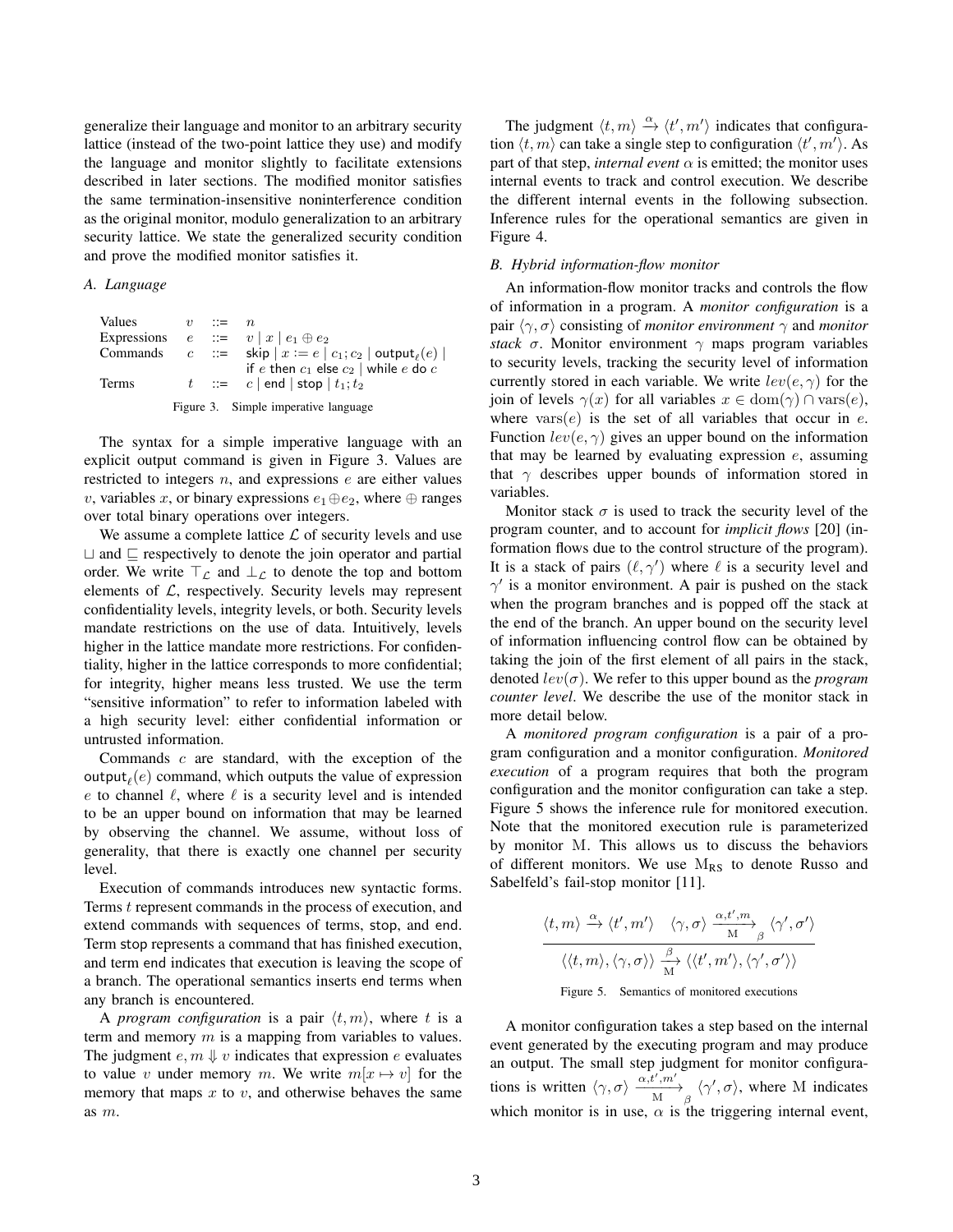$$
\begin{array}{llll}\n\hline\nm(x) = v & & e_1, m \Downarrow v_1 & e_2, m \Downarrow v_2 & v_1 \oplus v_2 = v \\
\hline\nx, m \Downarrow v & & e_1 \oplus e_2, m \Downarrow v & & \langle \text{skip}, m \rangle \xrightarrow{\text{skip}} \langle \text{stop}, m \rangle \\
\hline\n& & e, m \Downarrow v & & \langle t_1, m \rangle \xrightarrow{\alpha} \langle \text{stop}, m' \rangle & & \langle t_1, m \rangle \xrightarrow{\alpha} \langle t_1, m' \rangle & t_1' \neq \text{stop} \\
\hline\n\langle x := e, m \rangle \xrightarrow{\text{assign}(x, e)} \langle \text{stop}, m[x \mapsto v] \rangle & & \langle t_1, m \rangle \xrightarrow{\alpha} \langle t_2, m' \rangle & & \langle t_1, m' \rangle & t_1' \neq \text{stop} \\
\hline\n& & e, m \Downarrow v & v \neq 0 & & e, m \Downarrow 0 \\
\hline\n\langle \text{if } e \text{ then } c_1 \text{ else } c_2, m \rangle \xrightarrow{\text{branch}(e, c_2)} \langle c_1; \text{end}, m \rangle & & \langle \text{if } e \text{ then } c_1 \text{ else } c_2, m \rangle \xrightarrow{\text{branch}(e, c_1)} \langle c_2; \text{end}, m \rangle \\
\hline\n& & & \langle \text{end}, m \rangle & & \langle \text{stop}, m \rangle & & \langle \text{while } e \text{ do } c, m \rangle \xrightarrow{\text{branch}(e, s \mapsto \text{bin})} \langle c; \text{end}, \text{while } e \text{ do } c, m \rangle \\
\hline\n\langle \text{while } e \text{ do } c, m \rangle & & \langle \text{output}_\ell(e), m \rangle \xrightarrow{\text{output}_\ell(e, v)} \langle \text{stop}, m \rangle \\
\hline\n\langle \text{while } e \text{ do } c, m \rangle \xrightarrow{\text{branch}(e, c)} \langle \text{end}, m \rangle & & \langle \text{output}_\ell(e), m \rangle \xrightarrow{\text{output}_\ell(e, v)} \langle \text{stop}, m \rangle \\
\hline
$$

and  $\beta$  is the resulting output, which is either nothing or  $o_{\ell}(v)$ , indicating output of value v on channel  $\ell$ . The monitor can thus halt the execution of the program or modify output in order to enforce security. The small step judgment for monitor configurations also takes the new term  $t'$  and the original memory  $m$ ; this information is not used by Russo and Sabelfeld's monitor but is used by our extensions.

> ASSIGN  $lev(e, \gamma) \sqcup lev(\sigma) = \ell$  $\langle \gamma, \sigma \rangle \xrightarrow[\text{M}_{\text{RS}}]{\text{assign}(x, e), t', m' \text{ }} \langle \gamma[x \mapsto \ell], \sigma \rangle$

BRANCH

$$
\frac{lev(e,\gamma) \sqcup lev(\sigma) = \ell}{\langle \gamma, \sigma \rangle \xrightarrow{\text{branch}(e,c), t', m'} \langle \gamma, (\ell, \text{UPDATE}_{\ell}(c)) : \sigma \rangle}
$$

JOIN

$$
\langle \gamma, (\ell, \gamma') : \sigma \rangle \xrightarrow[\text{M}_{\text{RS}}]{\text{join}, t', m'} \langle \gamma \sqcup \gamma', \sigma \rangle
$$

OUTPUT

$$
\frac{lev(\sigma) \sqcup lev(e, \gamma) \sqsubseteq \ell}{\langle \gamma, \sigma \rangle \xrightarrow{\text{output}_{\ell}(e, v), t', m'}_{\text{MRS}} \langle \gamma, \sigma \rangle} \langle \gamma, \sigma \rangle
$$

**SKIP** 

$$
\overline{\langle\gamma,\sigma\rangle\xrightarrow[\text{M}_{\text{RS}}]{\text{skip},t',m'}\langle\gamma,\sigma\rangle}
$$

Figure 6. Flow-sensitive monitor,  $M_{RS}$ 

Small step semantics for  $M_{RS}$  are given in Figure 6. Event skip, generated when the program executes a skip command,

is always accepted by the monitor and does not change the monitor configuration. Event  $\operatorname{assign}(x, e)$  is generated by execution of command  $x := e$ . The monitor updates the security level of  $x$  to the join of the expression's security level  $lev(e, \gamma)$  with the program counter level  $lev(\sigma)$ .

When the program enters a branch (either an if or while command), an internal event  $branch(e, c)$  is generated, where expression  $e$  is the branch test, and command  $c$  is the branch not taken. This causes the monitor to push a new pair  $(\ell, \gamma')$  onto the monitor stack, where  $\ell$  is the join of security level of expression e with the current program counter level  $lev(\sigma)$ , and  $\gamma'$  is the result of calling UPDATE<sub> $\ell$ </sub>(c). The function  $UPDATE_{\ell}(c)$  analyses command c and returns a monitor environment  $\gamma'$  such that for every variable x,  $\gamma'(x) \in \{\ell, \perp_{\mathcal{L}}\},$  and if c contains an assignment to x then  $\gamma'(x) = \ell$ , otherwise  $\gamma'(x) = \bot_{\mathcal{L}}$ .

When the end of a branch is reached, internal event join is generated, which causes the top element  $(\ell', \gamma')$  of the monitor stack to be popped, and the current monitor environment  $\gamma$  changed to  $\gamma \sqcup \gamma'$  (i.e., the point-wise join of  $\gamma$  and  $\gamma'$ ). This allows the monitor to track information flows that occur due to code in the branch not taken that could have executed.

Internal event output $_{\ell}(e, v)$  is generated when the program attempts to output expression  $e$  on channel  $\ell$ . The monitor allows the output only if the information that may be learned by the evaluation of the expression (i.e.,  $lev(e, \gamma)$ ) and the information that has influenced the decision to perform the output (i.e., program counter level  $lev(\sigma)$ ) are bounded above by  $\ell$ , the information allowed to be output on the channel. In this paper, we consider only Russo and Sabelfeld's fail-stop monitor; they also explore monitors that behave differently on output events. Our results apply to those other monitor behaviors.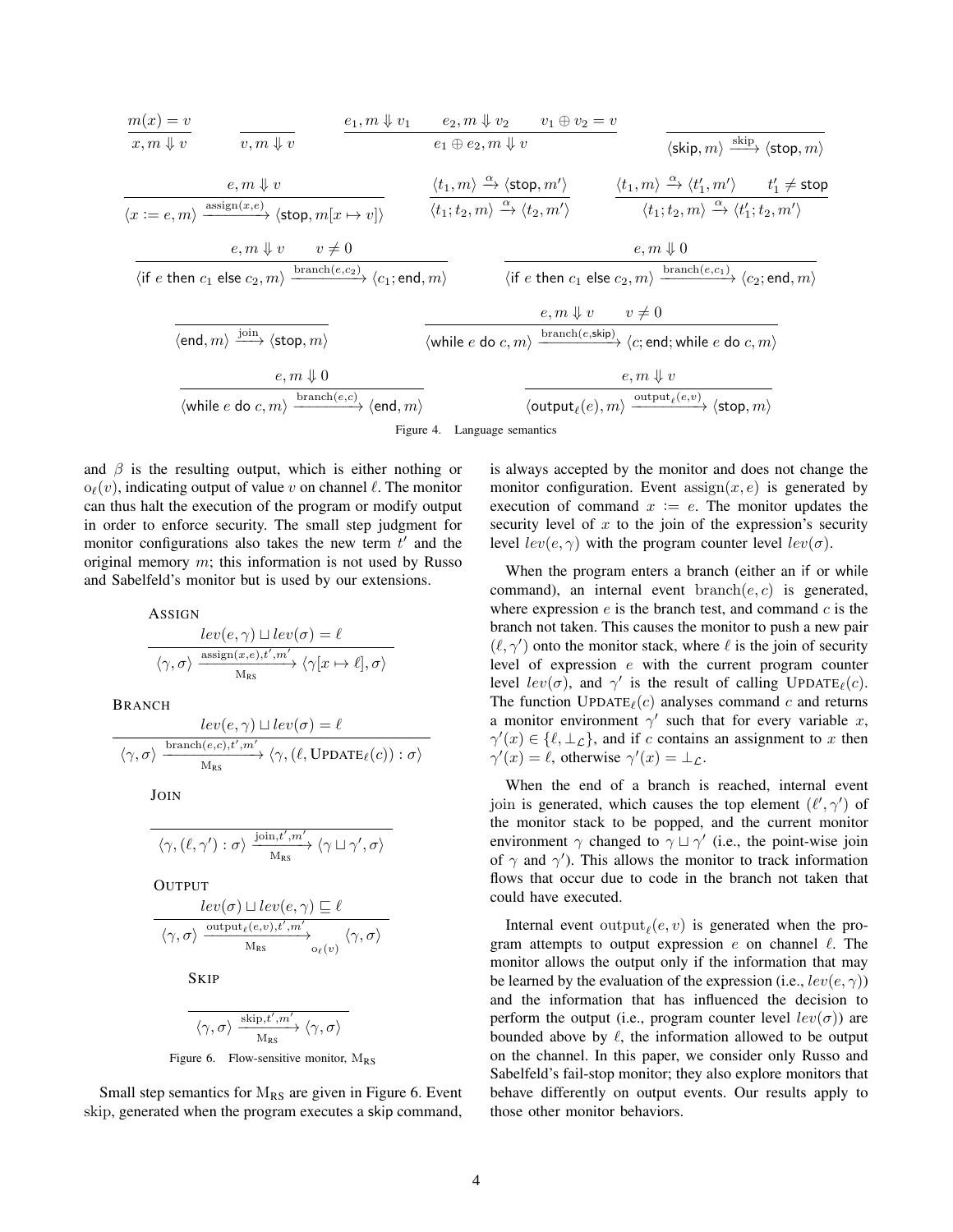# *C. Security*

Russo and Sabelfeld's fail-stop monitor satisfies a termination-insensitive noninterference security condition. Here we state the noninterference condition, extended in a straightforward way to an arbitrary lattice of security levels, and prove the generalized monitor satisfies the condition.

We write

$$
\langle \langle t,m\rangle, \langle \gamma,\sigma\rangle \rangle \xrightarrow[M]{\vec{\beta}}^* \langle \langle t',m'\rangle, \langle \gamma',\sigma'\rangle \rangle
$$

when monitored program configuration  $\langle \langle t, m \rangle, \langle \gamma, \sigma \rangle \rangle$ may take zero or more steps to reach configuration  $\langle \langle t', m' \rangle, \langle \gamma', \sigma' \rangle \rangle$ , producing the sequence of outputs  $\vec{\beta}$ . We write  $\ell(\vec{\beta})$  for the subsequence of  $\vec{\beta}$  containing all and only events output to channels  $\ell'$  such that  $\ell' \sqsubseteq \ell$ . Intuitively,  $\ell(\vec{\beta})$ is the output that is observable during program execution on channels at level  $\ell$  or lower.

Given monitor environment  $\gamma$ , we say that two memories  $m_1$  and  $m_2$  are *l*-equivalent, written  $m_1 = \frac{\ell}{\gamma} m_2$ , if they agree on the values of all variables x such that  $\gamma(x) \sqsubseteq \ell$ :  $\forall x. \ \gamma(x) \sqsubseteq \ell \Rightarrow m_1(x) = m_2(x).$ 

Informally, a monitor is secure if for every command c and security level  $\ell$ , given two memories that are  $\ell$ equivalent, the monitored execution of  $c$  from these two memories will produce outputs that look the same to an entity that can observe all channels at level  $\ell$  or lower. Given output sequence  $\vec{\beta_1}$ , output sequence  $\vec{\beta_2}$  looks the same if either  $\ell(\vec{\beta}_1) = \ell(\vec{\beta}_2)$ , or  $\ell(\vec{\beta}_2)$  is a prefix of  $\ell(\vec{\beta}_1)$ and no additional observable events will be generated by the execution that produced  $\ell(\vec{\beta_2})$ . More precisely, we write  $\langle\langle t,m\rangle,\langle\gamma,\sigma\rangle\rangle \Rightarrow_{\mathbb{Z}\ell}$  if for all monitored executions starting from configuration  $\langle\langle t,m\rangle,\langle\gamma,\sigma\rangle\rangle$ , there are no outputs to a channel at level  $\ell$  or lower.

Definition 1 (Security). *Given monitor* M *and security lattice*  $\mathcal{L}$ *,* M *is* secure *if for all commands c, all*  $\ell \in \mathcal{L}$ *, all memories*  $m_1$  *and*  $m_2$ *, and monitor environments*  $\gamma$  *such that*  $m_1 =^{\ell}_{\gamma} m_2$ , *if* 

$$
\langle\langle c,m_1\rangle,\langle\gamma,\sigma\rangle\rangle\stackrel{\beta_1^*}{\longrightarrow}^*\langle\langle t_1',m_1'\rangle,\langle\gamma_1',\sigma_1'\rangle\rangle,
$$

*then there exist*  $t'_2, m'_2, \gamma'_2$ *, and*  $\sigma'_2$  *such that* 

$$
\langle \langle c, m_2 \rangle, \langle \gamma, \sigma \rangle \rangle \xrightarrow[M]{\vec{\beta_2}}^* \langle \langle t_2', m_2' \rangle, \langle \gamma_2', \sigma_2' \rangle \rangle
$$

*where the following conditions hold.*

1)  $|\ell(\vec{\beta_2})| \leq |\ell(\vec{\beta_1})|$ 2) if  $|\ell(\vec{\beta}_2)| = |\ell(\vec{\beta}_1)|$ , then  $\ell(\vec{\beta}_1) = \ell(\vec{\beta}_2)$ 

3) if 
$$
|\ell(\overline{\beta_2})| < |\ell(\overline{\beta_1})|
$$
, then  $\ell(\overline{\beta_2})$  is a prefix of  $\ell(\overline{\beta_1})$  and   
 $\langle \langle t'_2, m'_2 \rangle, \langle \gamma'_2, \sigma'_2 \rangle \rangle \Rightarrow \underline{\varphi_{\ell}}$ .

# Theorem 1. *Monitor* M<sub>RS</sub> is secure.

Due to our extension from a two-point lattice to an arbitrary lattice  $\mathcal{L}$ , the proof of Theorem 1 given by Russo and Sabelfeld [11] does not apply. However, the theorem holds as an immediate consequence of Theorem 3 in Section IV, which proves security for a language that is a superset of the language described here.

#### III. SELECTIVE TRACKING

Monitored execution can be significantly slower than normal execution of a program. For example, Chandra and Franz [10] report that with their hybrid informationflow monitor, assignments are  $3 \times$  slower than unmonitored execution, despite using a restricted set of security levels with an efficient representation. Newsome and Song [21] instrument binaries with information-flow tracking and report CPU-bound computation taking more than  $10\times$  longer than executing the binary in the same instrumentation framework with no tracking. Much of the runtime overhead of an information-flow monitor results from tracking the security levels of many variables.

If at some point in the program's execution, the contents of a specific variable can no longer influence the occurrence of a security violation, there is no need to track its security level. By not tracking a variable, the monitor can reduce the overhead associated both with storage for that variable and with performing join operations on its security level. This reduction may be significant for applications where sensitive data is rarely introduced to the system, or where operations that may violate security are rare.

We present a static analysis that soundly determines when a variable can no longer influence the occurrence of a security violation and show that the analysis can be incorporated into an information-flow monitor with no loss of security. We also discuss implementation issues.

#### *A. Static analysis*

We use a simple flow-sensitive security type system [22] to determine when a variable cannot cause a security violation. We use a special two-point lattice, containing elements  $\perp$  and  $\top$ , where  $\perp \sqsubseteq \top$  and  $\top \not\sqsubseteq \perp$ . A *typing environment*  $\Gamma$ maps each variable to either  $\bot$  or  $\top$ . Intuitively, if  $\Gamma(x) = \top$ then the value stored in variable  $x$  may have been influenced by a variable we are considering no longer tracking.

The judgment  $\Gamma \vdash e : \tau$  means that under typing environment  $\Gamma$ , information associated with expression e is at most  $\tau$ . If  $\tau = \top$ , then the evaluation of the expression may depend on a variable we are considering no longer tracking; if  $\tau = \perp$ , then evaluation is independent of such variables.

The judgment  $pc \vdash \Gamma \{ t' \} \Gamma'$  means that if  $\Gamma$  is an accurate description of the information stored in variables before  $t'$ executes, and if  $pc \in \{\perp, \perp\}$  indicates whether the decision to execute  $t'$  depends on variables we are considering no longer tracking, then  $\Gamma'$  will accurately describe the information stored in variables after  $t'$  executes.

Inference rules for both judgments are given in Figure 7. We extend  $\subseteq$  pointwise for environments and write  $\Gamma \subseteq \Gamma'$ to denote  $\forall x$ .  $\Gamma(x) \subseteq \Gamma'(x)$ . We write  $\Gamma[x \mapsto \tau]$  for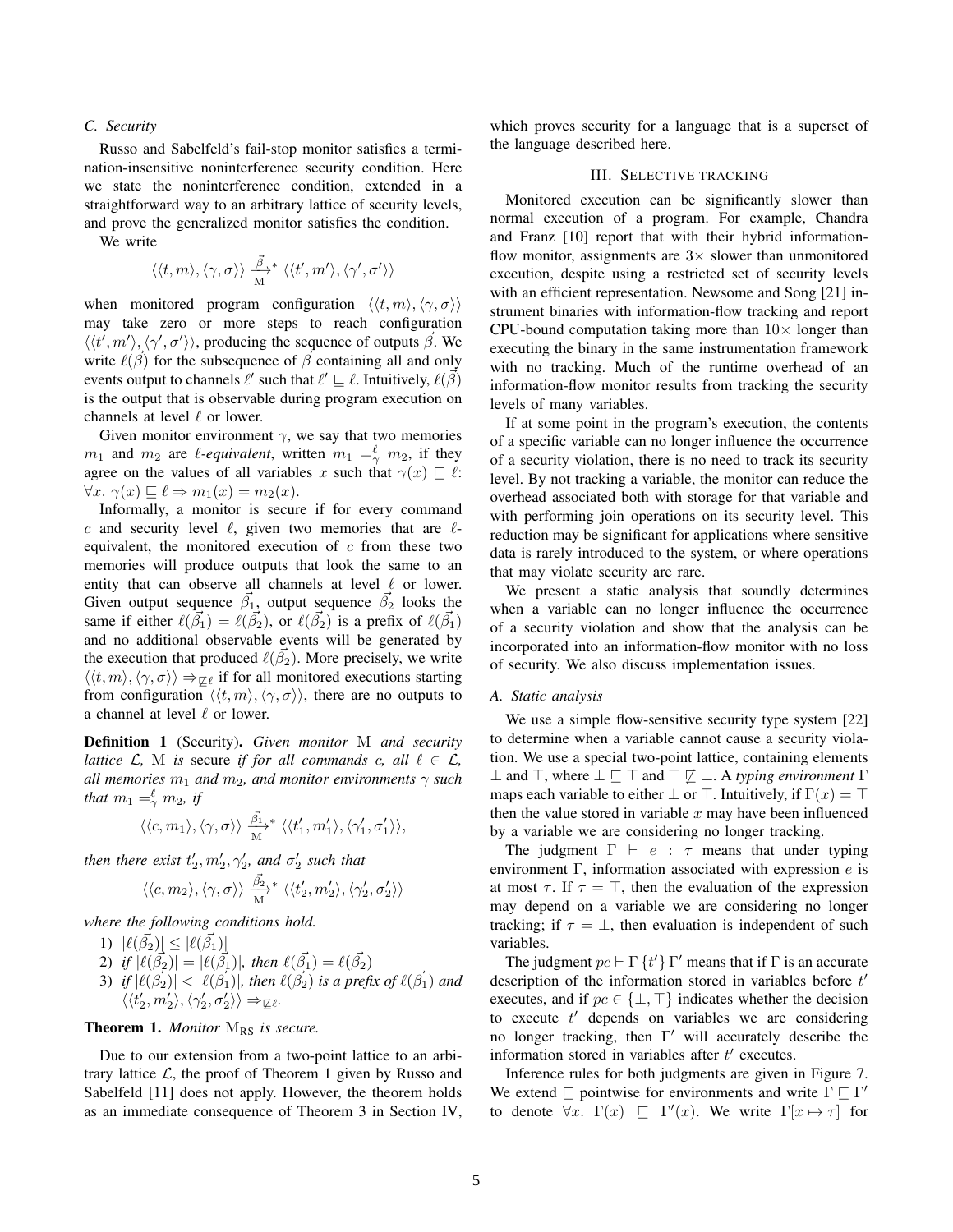$$
\begin{array}{c|c} \tau=\bigsqcup_{x\in \mathrm{vars}(e)}\Gamma(x) & \Gamma\vdash e:\tau \\ \hline \Gamma\vdash e:\tau & pc\vdash \Gamma\left\{x:=e\right\}\Gamma[x\mapsto pc\sqcup \tau] \\ \hline \bot\vdash \Gamma\left\{\text{output}_\ell(e)\right\}\Gamma & \frac{pc\vdash \Gamma\left\{t_1\right\}\Gamma' & pc\vdash \Gamma'\left\{t_2\right\}\Gamma''}{pc\vdash \Gamma\left\{t_1;t_2\right\}\Gamma''} \\ \hline \frac{\Gamma\vdash e:\tau\qquad pc\sqcup \tau\vdash \Gamma\left\{c_i\right\}\Gamma_i\qquad \Gamma_i\sqsubseteq \Gamma'\qquad i=1,2}{pc\vdash \Gamma\left\{\text{if }e\text{ then }c_1\text{ else }c_2\right\}\Gamma'} \\ \hline \frac{\Gamma\sqsubseteq \Gamma'\qquad \Gamma'\vdash e:\tau\qquad pc\sqcup \tau\vdash \Gamma'\left\{c\right\}\Gamma''\qquad \Gamma''\sqsubseteq \Gamma'}{pc\vdash \Gamma\left\{\text{while }e\text{ do }c\right\}\Gamma'} \\ \hline \frac{\Gamma\vdash e:\tau\qquad pc\sqcup \tau\vdash \Gamma'\left\{c\right\}\Gamma''\qquad \Gamma''\sqsubseteq \Gamma'}{pc\vdash \Gamma\left\{\text{skip}\right\}\Gamma\qquad \overline{pc\vdash \Gamma\left\{\text{stop}\right\}\Gamma\qquad \overline{pc\vdash \Gamma\left\{\text{end}\right\}\Gamma}} \end{array}
$$

Figure 7. Flow-sensitive information-flow type system

$$
X \subseteq \text{dom}(\gamma')
$$
\n
$$
\langle \gamma, \sigma \rangle \xrightarrow{\alpha, t', m}_{\text{M}_{\text{RS}}} \langle \gamma', \sigma' \rangle \qquad \perp \vdash \overline{\perp}[X \mapsto \top] \{t'\} \Gamma
$$
\n
$$
\langle \gamma, \sigma \rangle \xrightarrow{\alpha, t', m}_{\text{M}_{\text{PERF}}} \langle \gamma' \setminus X, \sigma' \rangle
$$

Figure 8. Monitor using static analysis to increase performance,  $M_{\text{PERF}}$ 

the typing environment that maps x to  $\tau$  and otherwise behaves like Γ. More generally, we write  $\Gamma[X \mapsto \tau]$  for the environment that maps all variables in the set X to  $\tau$  and otherwise behaves like Γ. Finally, we write  $\perp$  for the typing environment that maps every variable to  $\bot$ .

The inference rules are standard for a flow-sensitive security type system, with the exception of the rule for command output $_{\ell}(e)$ . An output command is the only command that may cause a security violation. As such, the typing rule requires that both the value output and the decision to output are independent of any variables we are considering no longer tracking: both must have level ⊥. Note that the security level  $\ell$  of the output command is irrelevant: the type system is simply being used to determine whether any output command may be influenced by a variable we are considering no longer tracking.

Intuitively, if the judgment  $\bot \vdash \overline{\bot}[x \mapsto \top] \{t'\} \Gamma$  holds for some  $\Gamma$ , then the value of variable x just before term  $t'$ executes does not influence any output that execution of  $t'$ may produce: it cannot affect either the decision to output or the value output. Thus, if  $t'$  is all that remains of the program to execute, then there is no need to track the security level of variable  $x$  in the rest of the program. More generally, if  $\perp \vdash \perp [X \mapsto \top]$  {t'}  $\Gamma$  holds, then none of the variables in the set  $X$  can cause a security violation, and there is no need to track the security level of any of them.

# *B. Monitor* M<sub>PERF</sub>

We define a new monitor,  $M_{PERF}$ , that uses this static analysis to reduce the number of variables that the monitor must track. Monitor  $M_{PERF}$  has a single inference rule, given in Figure 8. We write  $\gamma \setminus X$  for the monitor environment that is undefined for variables  $X$  and otherwise behaves like monitor environment  $\gamma$ . Thus,  $\text{dom}(\gamma \setminus X) = \text{dom}(\gamma) \setminus X$ .

Intuitively, M<sub>PERF</sub> takes a step  $\langle \gamma, \sigma \rangle \xrightarrow{\alpha, t', m \text{M}_{\text{PERF}}} \langle \gamma' \setminus X, \sigma' \rangle$ only if monitor  $M_{RS}$  takes a step to monitor configuration  $\langle \gamma', \sigma' \rangle$ , and variables  $X \subseteq \text{dom}(\gamma')$  cannot influence any output in the remainder of the program. Recall that the small step judgment for monitor configurations takes, in addition to the internal event, the original memory  $m$  and the term  $t'$ that will result if monitored execution is allowed to proceed one step. Thus, term  $t'$  is the remainder of the program.

$$
1 \quad // \gamma(x) = H, \quad \gamma(y) = L, \quad \gamma(z) = H
$$
  
2 if z then  
3  $y := x;$   
4  $\text{output}_{L}(x)$   
5 else  
6  $y := z;$   
7  $\text{output}_{L}(1)$ 



To illustrate the behavior of monitor  $M_{PERF}$ , consider the example program in Figure 9. We assume a two-point lattice,  ${L, H}$ , where  $L \subseteq H$  and  $H \nsubseteq L$  and assume that at the beginning of the program variables  $\times$  and  $\times$  contain sensitive information (level  $H$ ), and variable y contains non-sensitive information (level  $L$ ). At line 2, the program branches on the value of z. Suppose the true branch is taken. The remainder of the program is then the term

$$
t' \equiv y := x; \text{ output}_{\mathsf{L}}(x); \text{ end}; \text{ output}_{\mathsf{L}}(1).
$$

Clearly variable z can no longer influence any output statement—it doesn't occur in  $t'$ —and so the monitor can stop tracking it. Similarly, variable y can no longer influence any output statement, and the monitor can stop tracking it, even though the assignment in line 3 would otherwise have raised the security level of  $\gamma$  to H. Variable  $\times$  may affect an output produced by  $t'$ , so the monitor must continue to track its security level.

Suppose instead the false branch is taken. The remainder of the program is then the term  $y := z$ ; end; output<sub>L</sub>(1) and the monitor can immediately stop tracking all variables x, y, and z.

Figure 10 compares the monitor environments of  $M_{RS}$  and  $M_{PERF}$  after each line in the example program. We write Ø for the monitor environment with an empty domain and write "—" when control flow does not reach the line.

# *C. Security*

Monitor  $M_{PERF}$  enforces the same termination-insensitive noninterference security condition as  $M_{RS}$  (stated in Definition 1). Rather than show this directly, we prove that  $M_{PERF}$ is behaviorally equivalent to  $M_{RS}$ : they allow exactly the same executions of the program.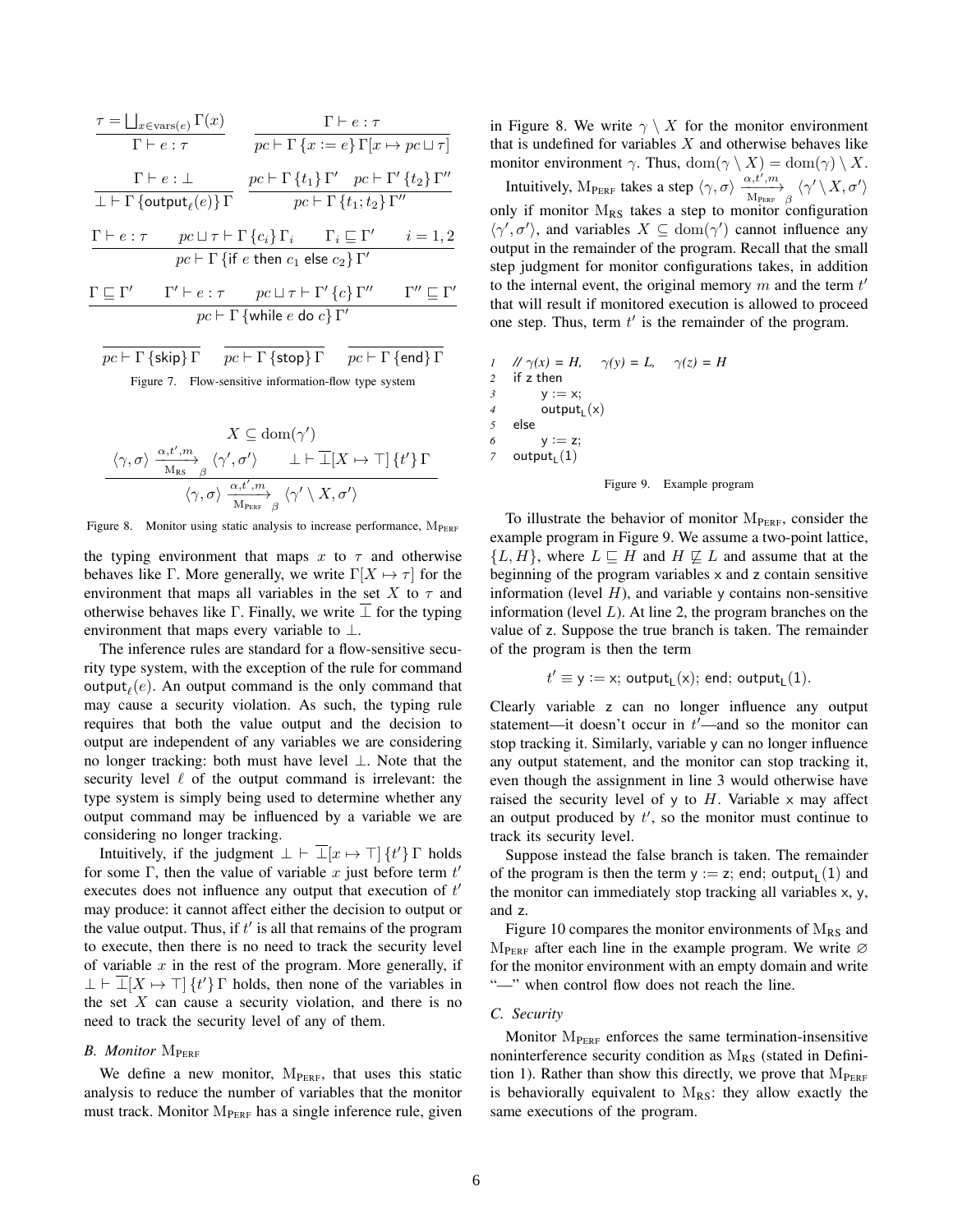| Line | $M_{RS}$                                                                                                                                                                                                                                                                                                                                                                                                                                                                                                          | $M_{PERF}$ |       |  |
|------|-------------------------------------------------------------------------------------------------------------------------------------------------------------------------------------------------------------------------------------------------------------------------------------------------------------------------------------------------------------------------------------------------------------------------------------------------------------------------------------------------------------------|------------|-------|--|
|      |                                                                                                                                                                                                                                                                                                                                                                                                                                                                                                                   | $z \neq 0$ | $z=0$ |  |
|      | $\begin{array}{ c c c c c } \hline & \times \mapsto H, y \mapsto L, z \mapsto H & \times \mapsto H, y \mapsto L, z \mapsto H & \times \mapsto H, y \mapsto L, z \mapsto H \\ & \times \mapsto H, y \mapsto L, z \mapsto H & & \times \mapsto H & & \varnothing \\ & \times \mapsto H, y \mapsto H, z \mapsto H & & \varnothing & & - \\ & \times \mapsto H, y \mapsto H, z \mapsto H & & \varnothing & & - \\ & \times \mapsto H, y \mapsto H, z \mapsto H & & \varnothing & & \varnothing \\ \hline \end{array}$ |            |       |  |
|      |                                                                                                                                                                                                                                                                                                                                                                                                                                                                                                                   |            |       |  |
|      |                                                                                                                                                                                                                                                                                                                                                                                                                                                                                                                   |            |       |  |
|      |                                                                                                                                                                                                                                                                                                                                                                                                                                                                                                                   |            |       |  |
|      |                                                                                                                                                                                                                                                                                                                                                                                                                                                                                                                   |            |       |  |
|      |                                                                                                                                                                                                                                                                                                                                                                                                                                                                                                                   |            |       |  |

Figure 10. Monitor state after executing each line of the example program given in Figure 9

First, we say that monitor  $M_1$  is *at least as restrictive* as  $M_2$  if for every execution that  $M_1$  allows from some initial configuration,  $M_2$  allows an execution from the same configuration with the same sequence of outputs.

**Definition 2** (At least as restrictive). *Monitor*  $M_1$  *is* at least as restrictive *as* M<sup>2</sup> *if whenever*

$$
\langle \langle t,m\rangle, \langle \gamma,\sigma\rangle \rangle \xrightarrow[N_1]{\vec{\beta}} {}^* \langle \langle t',m'\rangle, \langle \gamma',\sigma'\rangle \rangle,
$$

*then there exists*  $\gamma''$  *and*  $\sigma''$  *such that* 

$$
\langle \langle t,m\rangle, \langle \gamma,\sigma\rangle \rangle \xrightarrow[N_2]{\vec{\beta}}^* \langle \langle t',m'\rangle, \langle \gamma'',\sigma''\rangle \rangle.
$$

We say two monitors are behaviorally equivalent if they are both at least as restrictive as each other; that is, they allow exactly the same executions.

Definition 3 (Monitor behavioral equivalence). *Monitors*  $M_1$  *and*  $M_2$  *are* behaviorally equivalent *if and only if*  $M_1$  *is at least as restrictive as*  $M_2$  *and*  $M_2$  *is at least as restrictive as* M1*.*

Monitors  $M_{PERF}$  and  $M_{RS}$  are behaviorally equivalent, which allows us to easily prove that  $M_{PERF}$  enforces the same security condition as  $M_{RS}$ . Proofs of all results can be found in the accompanying technical report [23].

# **Lemma 1.**  $M_{PERF}$  *is behaviorally equivalent to*  $M_{RS}$ *.*

*Proof (sketch)*: We use a standard noninterference proof to show that monitored execution under the two monitors is observationally equivalent. Interestingly, all outputs of the monitored execution are regarded as observable; we show that the variables our static analysis decides to stop tracking do not interfere with any of the outputs of the program, and thus both monitors make the same decisions regarding which outputs to allow.

#### Theorem 2. *Monitor* M<sub>PERF</sub> is secure.

*Proof:* Immediate from Lemma 1 and Theorem 1. □

#### *D. Implementation issues*

Cost of selectively tracking variables. Our static analysis identifies variables that the monitor can safely ignore. However, this provides a performance benefit only when it reduces the work that the monitor must perform. In a naïve implementation of monitor  $M_{PERF}$ , selectively tracking variables may increase runtime overhead if the monitor is continually checking which variables to track.

We anticipate that performance is most likely to be improved for *inlined information-flow monitors* (e.g., [24, 25]), where the instrumented code is specialized for tracking just a subset of variables. For example, if the monitor needs to track variables y and z but not x, then no instrumentation is required for an assignment  $x := y + z$ , thus removing the lookup of the security levels of y and z and the join operation, without requiring an explicit check to determine whether x should be tracked.

We are developing an inlined information-flow monitor with the ability to dynamically generate different versions of the same code that track different sets of variables. Because of the high overhead of dynamic code generation, this monitor will be most useful for applications in which sensitive data is infrequently introduced into the system. Executions will be lightly instrumented until sensitive information is introduced, at which time additional monitoring code will be generated to track information that may cause a security violation. The system can stop tracking variables (and return to the version of code with little instrumentation) once static analysis determines that a security violation can no longer occur. In a setting where sensitive data is frequently introduced, the benefit of reducing the number of variables that must be tracked may be less than the cost of generating several versions of code.

However, even for monitor implementations that cannot selectively start and stop tracking variables, or where the cost of selectively starting and stopping tracking variables is high, our static analysis may provide some performance benefits. If a variable can no longer affect whether a security violation occurs, it is sound to assign it any security level, as doing so will not change the behavior of the monitor. For some security lattices, join and comparison operations are less expensive for certain security levels. For example, if security levels are represented as partial functions (e.g., [26, 27]) then join and comparison operations can be more efficient on the partial function with an empty domain. Instead of removing variables from the domain of the monitor environment, the monitor can set the level of these variables to a level efficient for storage and computation.

On-the-fly analysis vs. pre-execution analysis. The operational semantics for monitor  $M_{PERF}$  implies on-the-fly static analysis, but our analysis can also be performed prior to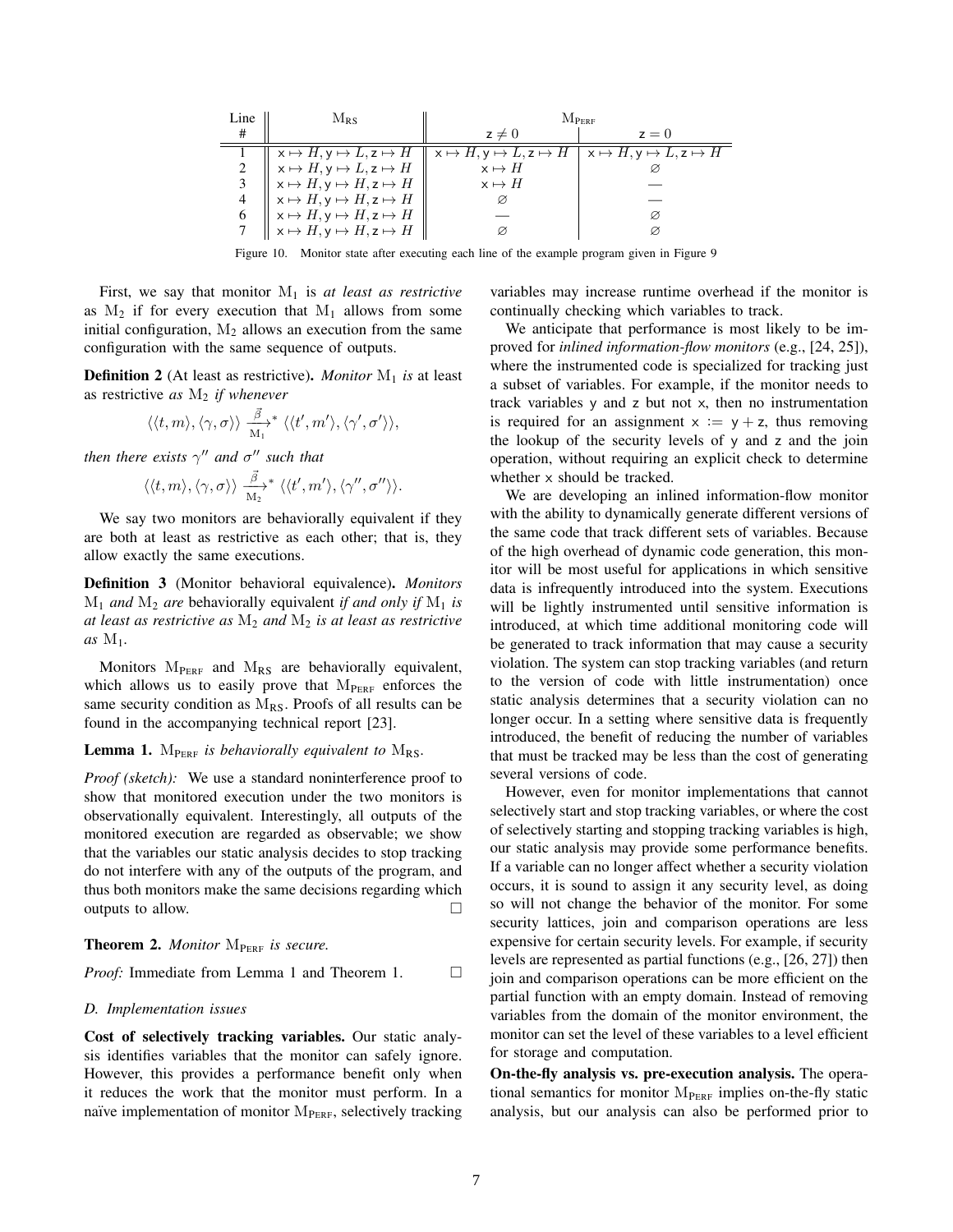execution. Performing the static analysis on-the-fly allows its use with dynamic languages, in a similar manner to the use of on-the-fly static analysis by Askarov and Sabelfeld [12]. However, if used in this way, performing the static analysis on every execution step would most likely be too expensive. Instead, some subset of execution steps should perform the static analysis. This could be determined according to a schedule (e.g., every  $k$  steps), based on certain internal events (e.g., on every branch command and on the execution of dynamically-generated code, i.e., eval commands), or at program points identified by some static analysis.

If the static analysis is performed prior to execution, then the results of the analysis must somehow be communicated to the monitor. As we discuss above, we believe inlining the monitor and specializing the inlined code may be the most efficient way to take advantage of the static analysis results. However, other mechanisms are possible, such as the creation of a data structure that allows the monitor to look up results based on the remainder of the program to execute, perhaps represented by the current value of the program counter. Note that this data structure may contain just a subset of the analysis results; for example, only for program points where the set of variables to stop tracking is above some threshold size.

Implementing the analysis. The analysis is currently phrased as a syntax-directed type system that can check whether judgment  $\bot \vdash \bot[X \mapsto \top] \{t\} \Gamma$  holds for some set of variables  $X$ . However, to be useful, the analysis needs to *infer* the set of variables X. This corresponds to a *principal typing* problem [28], where given term t, we want to find a typing environment  $\Gamma$  such that  $\bot \vdash \Gamma$  {t} Γ' holds, and  $\Gamma$  maps as many variables as possible to  $\top$ . Hunt and Sands [29] present a polynomial-time algorithm for inference of principal types for flow-sensitive securitytype systems. Their results can be easily adapted for our setting, giving us an efficient algorithm to implement the analysis.

#### IV. MEMORY ABSTRACTIONS

In this section, we extend the hybrid information-flow monitor to a language with dynamically allocated memory and first-class references. The extended monitor is parameterized by a sound memory abstraction. Interestingly, not all sound memory abstractions are suitable for use in an information-flow monitor. We state sufficient conditions on the information-flow monitor and memory abstraction to enforce security (and informally describe necessary conditions). Many practical memory abstractions satisfy these sufficient conditions.

By being precise about the conditions for soundly incorporating a memory abstraction into an information-flow monitor, we allow monitor implementations to find an appropriate balance between efficiency and precision. In addition, these conditions highlight opportunities for the development

| Values                                            |  |  |                                                                                                                                      |  |  |  |  |
|---------------------------------------------------|--|--|--------------------------------------------------------------------------------------------------------------------------------------|--|--|--|--|
| Values $v ::=    r$<br>Expressions $e ::=    *e$  |  |  |                                                                                                                                      |  |  |  |  |
|                                                   |  |  | Commands $c ::=    x := new(e)   e_1 \leftarrow e_2$                                                                                 |  |  |  |  |
|                                                   |  |  |                                                                                                                                      |  |  |  |  |
|                                                   |  |  | $e, m \Downarrow r$ $m(r) = v$                                                                                                       |  |  |  |  |
| $*e, m \Downarrow v$                              |  |  |                                                                                                                                      |  |  |  |  |
|                                                   |  |  |                                                                                                                                      |  |  |  |  |
| $e, m \Downarrow v \qquad r \notin \text{dom}(m)$ |  |  |                                                                                                                                      |  |  |  |  |
|                                                   |  |  | $\langle x := \mathsf{new}(e), m \rangle \xrightarrow{\text{new}(x,e,r)} \langle \mathsf{stop}, m[x \mapsto r][r \mapsto v] \rangle$ |  |  |  |  |
|                                                   |  |  | $e_1, m \Downarrow r$ $e_2, m \Downarrow v$                                                                                          |  |  |  |  |
|                                                   |  |  | $\langle e_1 \leftarrow e_2, m \rangle \xrightarrow{\text{store}(e_1, e_2, r)} \langle \text{stop}, m[r \mapsto v] \rangle$          |  |  |  |  |

Figure 11. Language extensions for dynamic memory

of novel memory abstractions for information-flow control which use run-time information, including information about the state of the monitor, to improve precision.

#### *A. Language extensions*

We extend the simple imperative language by adding the new syntactic forms and operational semantics rules given in Figure 11. Program configurations remain the same, although memories m now map both variables and *concrete locations* (or, simply, *locations*) to values. We use metavariable  $r$  to range over locations. Values in the language are now integers or locations.

Expression  $*e$  evaluates  $e$  to a location  $r$  and looks up the contents of r in the current memory. Command  $x := new(e)$ creates a new location  $r$ , evaluates  $e$  to a value  $v$ , and updates the memory so that variable x maps to r and r maps to v. Internal event  $new(x, e, r)$  is generated when  $x := new(e)$ executes. Command  $e_1 \leftarrow e_2$  evaluates  $e_1$  to a location r, evaluates  $e_2$  to a value  $v$ , updates the memory so that  $r$  maps to v, and issues internal event store $(e_1, e_2, r)$ .

The new language features enable new information flows. In addition to the information stored in locations, the choice of location accessed can be an information channel. When a pointer is dereferenced, the security level of the result depends on the security level of the pointer, as well as the security level of the value stored in the dereferenced location. Intuitively, a pointer dereference acts like a conditional, where the location accessed is conditional on the value of the pointer. To be sound, information-flow monitors must track these flows.

For example, consider the program in Figure 12. It allocates two locations, a and b, initialized to zero and one respectively. It then sets variable y to point to one of them based on sensitive information stored in variable h. The program contains three output commands. The security level of each output depends on the security level of both the pointer expression and the value stored in the location.

Line 6 outputs the contents of location a, which is always zero, reveals no sensitive information, and is thus secure. Line 7 outputs the contents of the location pointed to by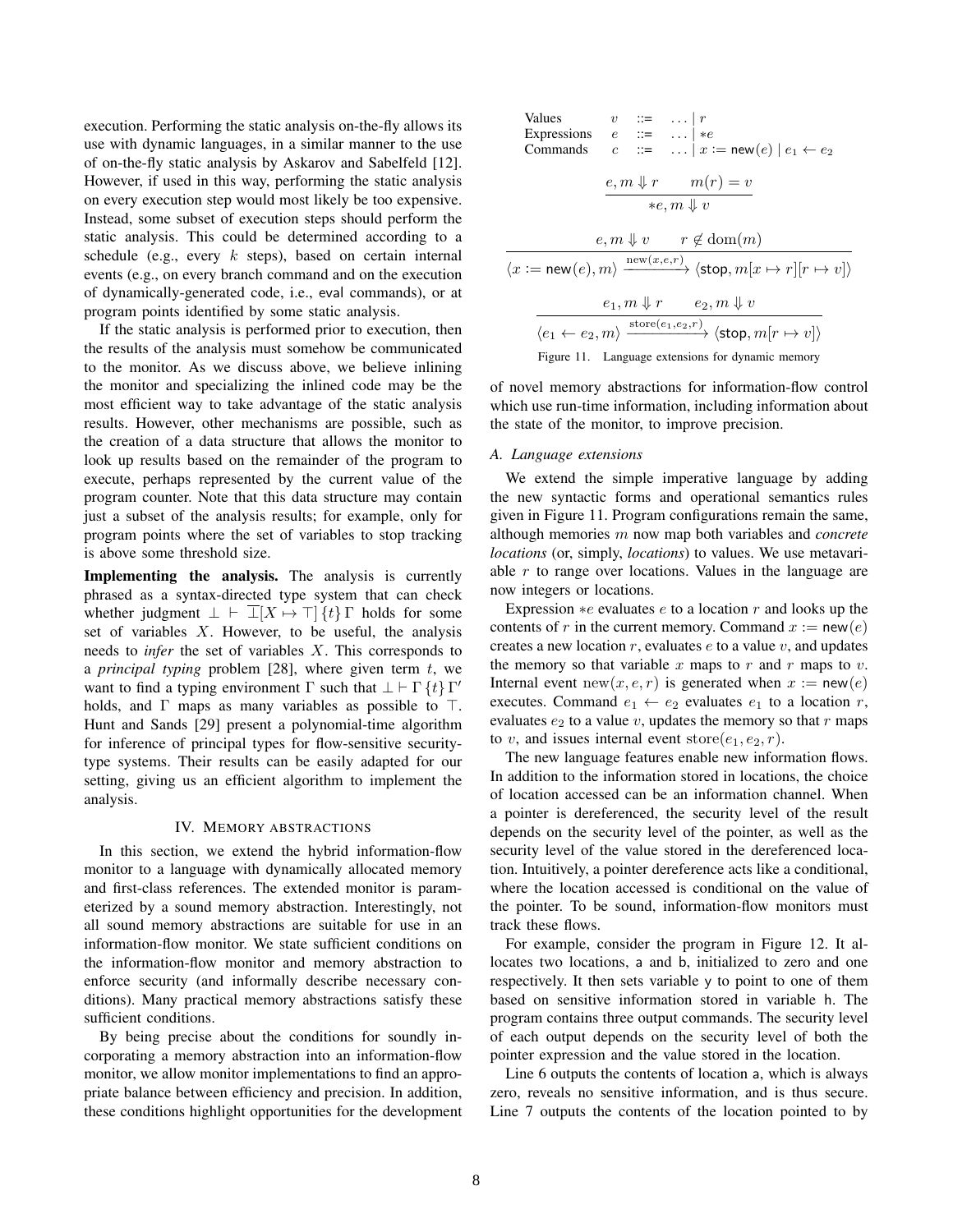```
1 a := new(0); b := new(1);
2 if (h > 0) // variable h contains sensitive data
3 y := a
4 else
5 y := b;
6 output<sub>L</sub>(*a); // safe output
7 output<sub>L</sub>(*y); // unsafe output
8 y ← 2;
9 output<sub>L</sub>(*a) // unsafe output
```
Figure 12. Example of information flow through pointer value

y. Which location y points to (and what value is output) depends on sensitive information. Thus, the security level of the value output is sensitive, and the output is insecure.

Line 9 occurs after the value 2 is stored into the location pointed to by y. One of the locations a or b is updated, depending on the sensitive value h. Regardless of which location is updated, the value stored in location a now depends on the sensitive value h, which makes the output insecure.

#### *B. Sound memory abstractions*

A *memory abstraction* for a program consists of a set of *abstract locations* and a function *points-to* $(\cdot, \cdot)$ . During execution, concrete locations are allocated. Each concrete location is represented by one or more abstract locations, and each abstract location represents zero or more concrete locations. For a given expression  $e$  and location  $r$ , *points-to(e, r)* is a set of abstract locations. Intuitively, soundness of a memory abstraction requires that given a set of expressions e that evaluate to the same concrete location  $r$ , there is at least one abstract location common to all of the expressions' points-to sets. Thus, the function *points-to* $(\cdot, \cdot)$ allows us to reason soundly about possible aliasing.

We say that expression  $e$  evaluates to location  $r$  during the execution of c if either  $e, m \Downarrow r$  occurs during the execution of  $c$  or  $e$  is a variable  $x$  and judgment

$$
\langle x := \mathsf{new}(e'), m \rangle \to \langle \mathsf{stop}, m[x \mapsto r][r \mapsto v] \rangle
$$

occurs during the execution.

Definition 4 (Sound memory abstraction). *A memory abstraction for program* c *is* sound *if for any execution of* c *and location* r*, if* {e1, . . . , ek} *is a set of expressions that all evaluate to location* r *during the execution of* c*, then*

$$
\bigcap_{i=1}^{k} points\text{-}to(e_i,r)\neq\emptyset.
$$

Note that a memory abstraction may ignore the location argument of *points-to* $(\cdot, \cdot)$  if, for example, the memory abstraction is generated statically. We include the location argument to allow memory abstractions that use runtime information. For presentation purposes, we provide  $points-to(\cdot, \cdot)$  with only an expression and the location NEW

$$
A = points \text{-} to(x, r)
$$

$$
\ell = lev(e, \gamma, m) \sqcup lev(\sigma)
$$

$$
\gamma'(s) = \begin{cases} \ell \sqcup \gamma(s) & s \in A \\ \gamma(s) & \text{otherwise} \end{cases}
$$

$$
\langle \gamma, \sigma \rangle \xrightarrow{\text{new}(x, e, r), t, m} \langle \gamma'[x \mapsto lev(\sigma)], \sigma \rangle
$$

**STORE** 

$$
A = points\text{-}to(e_1,r)
$$
  
\n
$$
\ell = lev(e_1, \gamma, m) \sqcup lev(e_2, \gamma, m) \sqcup lev(\sigma)
$$
  
\n
$$
\gamma'(s) = \begin{cases} \ell \sqcup \gamma(s) & a \in A \\ \gamma(s) & \text{otherwise} \end{cases}
$$
  
\n
$$
\langle \gamma, \sigma \rangle \xrightarrow{\text{store}(e_1, e_2, r), t, m} \langle \gamma', \sigma \rangle
$$

BRANCH

$$
\frac{lev(e, \gamma, m) \sqcup lev(\sigma) = \ell}{\langle \gamma, \sigma \rangle \xrightarrow{\text{branch}(e, c), t, m} \langle \gamma, (\ell, \text{ANALYZE}(c, m, \gamma, \ell)) : \sigma \rangle}
$$

$$
lev(e, \gamma, m) = \left(\bigsqcup_{x \in \text{dom}(\gamma) \cap \text{vars}(e)} \gamma(x)\right) \sqcup \bigsqcup_{a \in \text{dom}(\gamma) \cap A} \gamma(a)
$$
 where

$$
A = \bigcup \{points\text{-}to(e',r) \mid \text{*}e' \text{ appears in } e \land (e',m \Downarrow r)\}.
$$

Figure 13. Monitor with memory abstractions,  $M_{MEM}$ 

it evaluates to. This essentially restricts memory abstractions to flow-insensitive context-insensitive abstractions. We could generalize to allow flow-sensitive, context-sensitive, and even path-sensitive abstractions by providing additional arguments, such as the current program configuration, the current monitored program configuration, or a trace of program execution. For simplicity of presentation, we refrain from doing so.

# *C. Monitor* M<sub>MEM</sub>

We define a new monitor,  $M_{MEM}$ , that can soundly track information flow for the language defined above. The monitor is parameterized on a sound memory abstraction and an analysis algorithm.

Monitor configurations for  $M_{MEM}$  remain unchanged, although the domain of monitor environments  $\gamma$  is extended to include abstract locations. Intuitively,  $M_{MEM}$  records for each abstract location  $a$  the level of information that may be learned by examining the contents of any of the concrete locations that a represents.

All small-step semantics inference rules for monitor  $M_{RS}$ are also inference rules for monitor  $M_{MEM}$ , with the exception of the rule for internal event  $branch(e, c)$ . Additional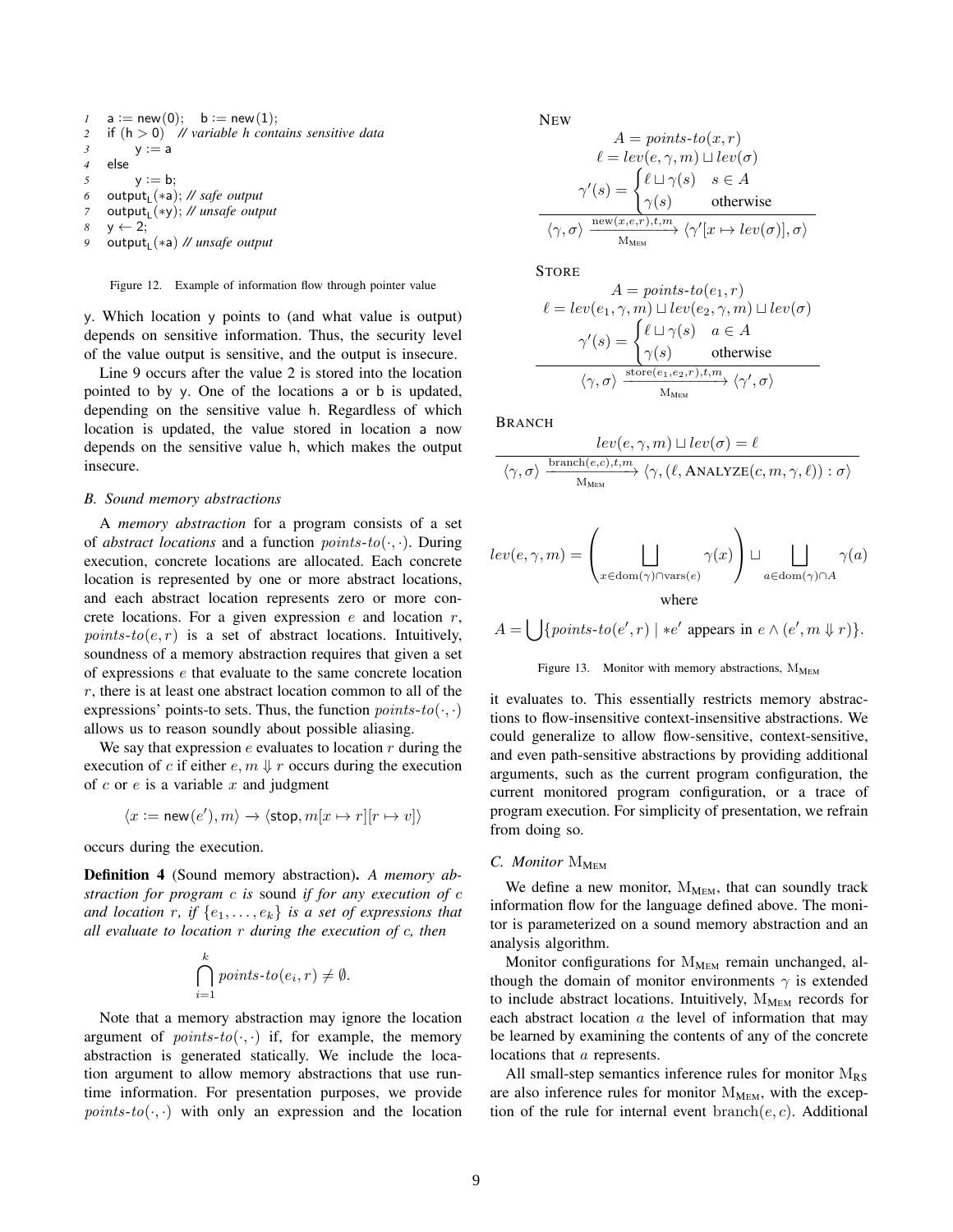inference rules for  $M_{MEM}$  are given in Figure 13.

When event new(x, e, r) (generated by allocation  $x :=$  $new(e)$ ) is encountered, the monitor updates the level of both the variable  $x$  and the abstract locations that represent the newly allocated location  $r$ . The level of  $x$  is set to the program counter level  $lev(\sigma)$ , since a pointer to the newly created reference reveals only that it was created. Abstract locations, on the other hand, are *weakly updated* to the join of the security level of expression  $e$  and the program counter level. Weak update is required because an abstract location may represent more than just one concrete location. As with other memory analyses, if it can be proved that an abstract memory location represents a single concrete location, strong update can be used (e.g., [16]).

The security level of expression e,  $lev(e, \gamma, m)$ , is the join of the levels of all variables that occur in e and the levels of all locations that might be dereferenced when e is evaluated. That is, if expression  $*e'$  is a subexpression of e and  $e', m \Downarrow r$ , then location r will be dereferenced; the monitor is tracking the security level of those locations using abstract locations  $points-to(e', r)$ , and so  $lev(e, \gamma, m)$ is at least as high as  $\gamma(a)$  for all abstract locations a in the points-to set of  $e'$ .

Updating a location,  $e_1 \leftarrow e_2$ , generates event store( $e_1, e_2, r$ ). The monitor updates all abstract locations that represent a location that  $e_1$  may evaluate to: *points-to*( $e_1$ ,  $r$ ). These locations are weakly updated with the join of the program counter level, the level of the value being stored  $(lev(e_2, \gamma, m))$ , and the level of the pointer to the updated location  $(lev(e_1, \gamma, m))$ , since *which* location is updated may reveal information.

We must also modify the rule for branches. Like monitor  $M_{RS}$ , when  $M_{MEM}$  receives event branch(e, c), indicating the program has entered a branch guarded by expression  $e$ where  $c$  is the branch not taken, it pushes an analysis of the effects of  $c$  onto the monitor stack. However, in addition to possible updates to variables, the analysis must now also reason about possible updates to locations.

Since the specifics of this analysis may vary by memory abstraction, we parameterize our monitor with an analysis algorithm ANALYZE $(c, m, \gamma, \ell)$ , which returns a monitor environment that approximates the environment that would result from the monitored execution of command c, the branch that was not taken.

In order for monitor  $M_{MEM}$  to soundly enforce security, the analysis algorithm must meet certain requirements. The key insight is that because the execution, or non-execution, of c depends on information at level  $\ell$ , an entity that cannot observe information at level  $\ell$  should not be able to distinguish between the monitor actually executing  $c$  (and updating the monitor configuration accordingly) and the monitor approximating the effect of executing  $c$  by using the analysis algorithm. This means that if executing  $c$  may change the security level of a variable or abstract location to  $\ell$  or above, then ANALYZE $(c, m, \gamma, \ell)$  must return a monitor environment where the level of that variable or abstract location is also  $\ell$  or above. This is a sufficient condition for  $M_{MEM}$  to soundly enforce security.

Definition 5 (Sufficient analysis algorithm). *Analysis algorithm* ANALYZE $(c, m, \gamma, \ell_H)$  *is sufficient if for all*  $\ell_L$ ,  $m'$ , *and*  $\sigma$  *such that*  $\ell_H \not\sqsubseteq \ell_L$ *, and*  $m =^{\ell_L}_{\gamma} m'$ *, and*  $lev(\sigma) = \ell_H$ *, if*

$$
\langle \langle c, m' \rangle, \langle \gamma, \sigma \rangle \rangle \rightarrow^* \langle \langle \textsf{stop}, m'' \rangle, \langle \gamma', \sigma \rangle \rangle
$$

*then*

ANALYZE $(c, m, \gamma, \ell_H) =_{\ell_L} \gamma'$ 

*where*  $\gamma_0 =_{\ell_L} \gamma_1$  *if and only if*  $dom(\gamma_0) = dom(\gamma_1)$  *and*  $\forall s \in \text{dom}(\gamma_0)$ .  $\gamma_0(s) \sqsubseteq \ell_L \vee \gamma_1(s) \sqsubseteq \ell_L \Rightarrow \gamma_0(s) = \gamma_1(s)$ .

This property is sufficient but not necessary. To obtain a necessary condition, it must be weakened in two ways. First, instead of quantifying over all memories  $m'$  that are  $\ell_L$ -equivalent to m, it is enough to quantify over memories that can be obtained by an execution of the program that, to an observer at level  $\ell_L$ , appears equivalent to the execution that produced  $m$ . Second, monitor environments ANALYZE $(c, m, \gamma, \ell_H)$  and  $\gamma'$  do not need to be equal on every variable or abstract location that either environment maps to level  $\ell_L$  or below. Instead, they need only agree on variables and abstract locations that could later affect the output of the program. We avoid stating the necessary property here due to the additional complexity of notation that would be required, and because the sufficient property described above is weak enough to use for all the memory abstractions we consider.

Theorem 3. Monitor  $M_{MEM}$ , when instantiated with a sound *memory abstraction and sufficient analysis algorithm, is secure.*

Relationship of  $M_{MEM}$  to  $M_{RS}$  and  $M_{PERF}$ . The function ANALYZE $(c, m, \gamma, \ell)$  is a generalization of the function UPDATE<sub> $\ell$ </sub>(c) used in M<sub>RS</sub>. Modulo providing UPDATE<sub> $\ell$ </sub>(c) with additional arguments (the memory m and the monitor environment  $\gamma$ ), the sufficient conditions for ANALYZE $(c, m, \gamma, \ell)$  to make  $M_{MEM}$  soundly enforce security are also sufficient for UPDATE $_{\ell}(c)$  to make M<sub>RS</sub> soundly enforce security. This would allow for more sophisticated versions  $UPDATE<sub>ℓ</sub>(c)$ . For example, an analysis could ignore the effect of dead code.

The selective tracking technique developed in Section III and used in  $M_{PERF}$  can also be used in  $M_{MEM}$  by extending the typing environments to also map abstract locations to security levels.

#### *D. An example instantiation*

To illustrate the use of our framework, we now describe a sound information-flow monitor based on a unificationor inclusion-based points-to analysis (e.g., [14, 13]). In this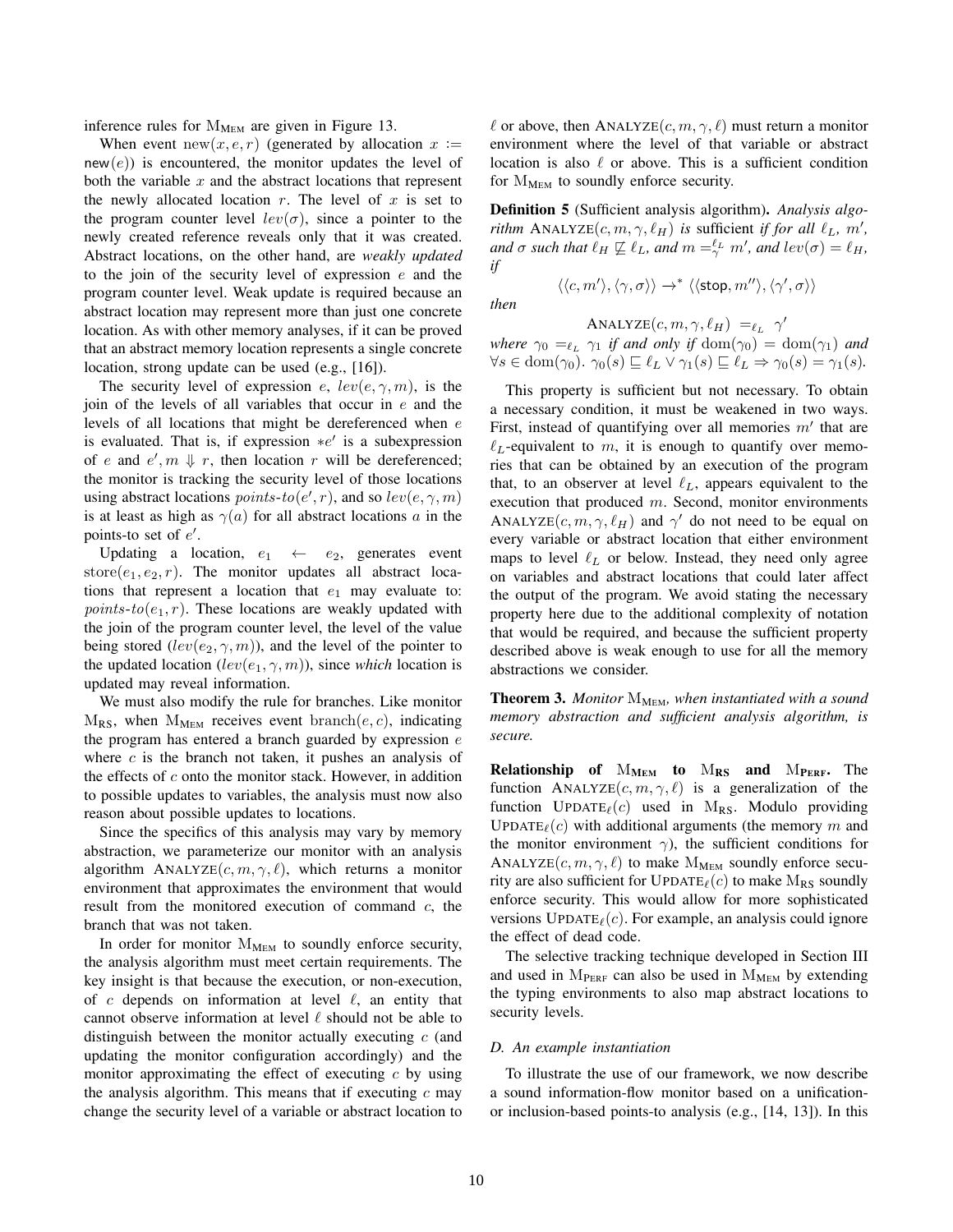memory abstraction, abstract locations are *allocation sites* program points that create new locations. Each concrete location is represented by the abstract location corresponding to the allocation site at which it was created. The analysis computes points-to sets for each expression. If expression e evaluates to a concrete location  $r$ , then the allocation site of r is included in the points-to set of e, points-to(e, r). Note that  $points-to(e, r)$  ignores the second argument r, the concrete location to which e evaluates.

This memory abstraction satisfies Definition 4; if a set of expressions evaluate to the same concrete location  $r$ , then their points-to sets will all include the abstract location representing the allocation site of  $r$ , and thus have a nonempty intersection.

To complete the monitor, we define  $\text{ANALYZE}(c, m, \gamma, \ell)$ as the natural generalization of  $UPDATE_{\ell}(c)$  in the presence of references. Function ANALYZE $(c, m, \gamma, \ell)$  returns a monitor environment  $\gamma'$  such that for every variable x, if c contains an assignment to x, then  $\gamma'(x) = \ell$ , otherwise  $\gamma'(x) = \gamma(x)$ ; and for every statement  $e_1 \leftarrow e_2$  in c,  $\forall a \in points \text{-}to(e_1, \cdot), \ \gamma'(a) = \ell, \ \text{otherwise} \ \gamma'(a) = \gamma(a).$ This is a sufficient analysis algorithm (Defintion 5) as it approximates the effects of the monitored execution of c. Interestingly, the set of variables and abstract locations for which ANALYZE $(c, m, \gamma, \ell)$  sets to security level  $\ell$  is (and must be) exactly the set of variables and abstract locations that would be updated in the monitor environment during monitored execution of c.

#### *E. Choosing a memory abstraction*

No sufficient analysis algorithms. Surprisingly, there are sound memory abstractions for which there are no sufficient analysis algorithms. This shows that there are limits on which sound memory abstractions can be incorporated into secure information-flow monitors.

Consider a sound memory abstraction that for each concrete location r has an abstract location  $a_r$  and  $points-to(e, r) = \{a_r\}.$  A monitor using this memory abstraction is tracking information flow very precisely, on a per-location basis. However, no sufficient analysis algorithm exists. Consider a program where depending on sensitive information, branch  $c$  may or may not be taken. Command  $c$ performs some computation and, based on the result, decides to update one of two locations. To accurately approximate the effect of executing  $c$ , the analysis algorithm must determine which of the two locations is updated, which is undecidable, in general.

Novel memory abstractions. The statement of sufficient conditions for memory abstractions and analysis algorithms opens the possibility of developing novel memory abstractions that use security-relevant information to improve the precision and efficiency of information-flow monitoring.

For example, we can improve the precision of the example monitor in Section IV-D by tracking information flow by concrete location when updating a location in a context where both the program counter level and the pointer expression have security level  $\perp_{\mathcal{L}}$ . In this situation, the choice of location to update and the decision to update do not depend on sensitive information.

To achieve this, we extend the *points-to* $(\cdot, \cdot)$  function to take additional arguments: the current monitor configuration  $\langle \gamma, \sigma \rangle$  and an argument write which is True only when points-to is called to find the set of abstract locations for a concrete location that is being allocated or updated.

The new memory abstraction contains one abstract location for each concrete location. If  $write = True$  and the program counter level and the security level of the pointer expression e are both  $\perp_{\mathcal{L}}$ , then points-to(e, r,  $\langle \gamma, \sigma \rangle$ , write) returns  $\{a_r\}$ , the abstract location corresponding to the concrete location  $r$ ; otherwise, it returns the set of abstract locations representing all concrete locations from an allocation site in the points-to set of  $e$ , as computed by the pointsto analysis. This memory abstraction is sound and in some cases more precise than the memory abstraction presented in Section IV-D.

Function ANALYZE $(c, m, \gamma, \ell)$  for this monitor returns a monitor environment  $\gamma'$  such that if the program counter level  $lev(\sigma)$  is  $\perp_{\mathcal{L}}$ , then  $\gamma' = \gamma$ . Otherwise, for every variable x, if c contains an assignment to x, then  $\gamma'(x) = \ell$ , otherwise  $\gamma'(x) = \gamma(x)$ ; and for every statement  $e_1 \leftarrow e_2$ in  $c, \forall a \in points-to(e_1, \cdot, \cdot, \text{False}), \ \gamma'(a) = \ell$ , otherwise  $\gamma'(a) = \gamma(a).$ 

This analysis algorithm is sufficient and is able to track information flow precisely (i.e., at the granularity of single concrete locations), provided neither control flow nor the choice of which location to update depends on sensitive information. That is, explicit information flows can be tracked precisely.

Efficiency/precision tradeoffs. The memory abstraction used has a significant impact on the performance of an information-flow monitor. A more precise memory abstraction may have more abstract locations, which will increase both the storage required for monitor state and the complexity and number of security level updates.

The monitor we have defined supports a variety of memory abstractions and analysis functions. This allows us to consider trade-offs between efficient and precise memory abstractions with clear requirements for sound informationflow monitoring. At one extreme is a memory abstraction that maps all locations to a single abstract location. This will be sound, but very imprecise—a single piece of sensitive information stored in a location will irrevocably taint all memory. At the other extreme is the most precise sound memory abstraction, which is unusable in an informationflow monitor. Between these two extremes are many sound and useful memory abstractions.

For example, both unification- and inclusion-based pointer analyses (e.g., [14, 13]) are sufficient under our framework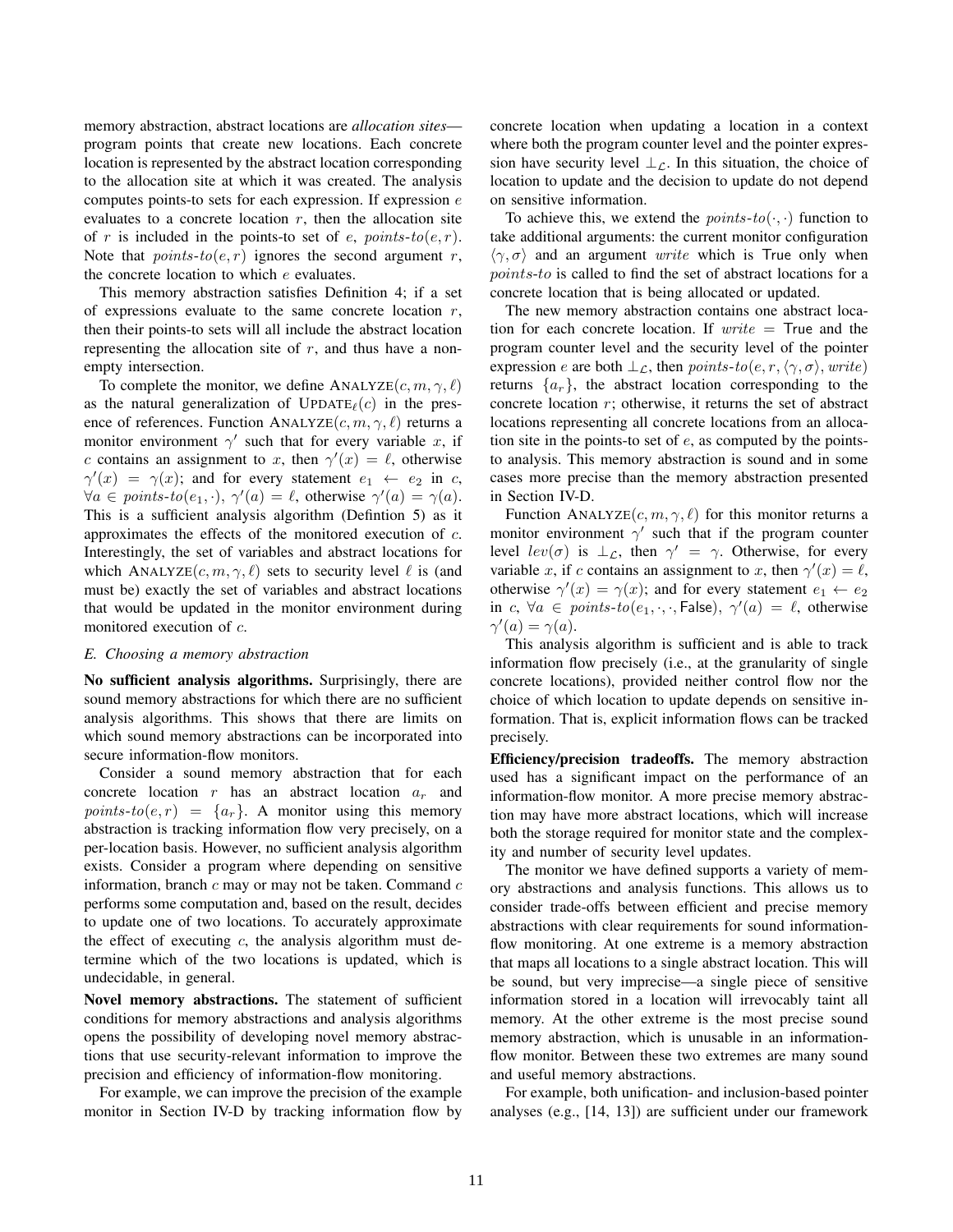but differ in precision and overhead. In a unification-based analysis, each allocation site belongs to a single points-to set. Thus, each points to set can be represented with a single abstract location. This is not the case for an inclusion-based analysis, which may be more precise, but at the expense of increasing both the number of abstract locations that must be tracked and the number of join operations on security levels. Shape analysis (e.g., [17]) is yet more precise, again in exchange for increased analysis complexity and runtime overhead. Our results allow all of these analyses and memory abstractions to be used soundly.

Efficient runtime representations. Some memory abstractions are more amenable to efficient representation at runtime. Some systems that use regions (e.g., [30]) or pool allocators (e.g., [31]) implicitly represent their abstract locations at run-time and can easily compute which abstract location(s) correspond to a given concrete location. An information-flow monitor can augment the data structures used to maintain regions and pools with security levels to efficiently track security state. An inlined informationflow monitor could further reduce overhead by directly inlining references to abstract locations where lookups are performed.

### V. RELATED WORK

Russo and Sabelfeld [11] show the impossibility of sound, purely dynamic, flow-sensitive information-flow control. They also present a series of hybrid information-flow monitors, which combine dynamic and static analysis to provide sound flow-sensitive information control that is more precise than either purely static or purely dynamic techniques. Their monitors differ in behavior on insecure output: either stopping execution, suppressing output, or providing a default output. We extend their work by showing how additional static analysis can reduce the runtime overhead of information-flow monitors and show how a wide range of memory abstractions can be soundly incorporated into hybrid information-flow monitors.

Chandra and Franz [10] present a hybrid informationflow monitor for the Java Virtual Machine (JVM) that we believe is unsound. While they are careful to incorporate a sound pointer analysis into their approximation of untaken branches, on explicit updates they increase only the label of the object being modified. As a result, their monitor fails to control information flows through pointer dereference—they unknowingly trade soundness for precision. This highlights the importance of considering soundness while attempting to increase the precision of memory abstractions.

Le Guernic et al. [9] also present a flow-sensitive hybrid information-flow monitor which is subsumed by the monitors of Russo and Sabelfeld [11]. Le Guernic [32] extends this work to enforce noninterference in concurrent programs by ensuring the monitor prevents synchronization in program contexts with high-security program counter levels [33].

Shroff et al. [8] consider dynamic information-flow control in a language with dynamic memory allocation. Their system discovers dependencies within a program, either dynamically over several executions or statically. To deal with aliasing, their system must discover which dereferences may depend on which store updates, and in essence, hardcodes a particular pointer analysis. We show how to soundly incorporate a variety of memory abstractions, allowing a choice in the tradeoff between precision and efficiency.

Nair et al. [34] present Trishul, a hybrid system for information-flow control in the JVM that performs static analysis to determine which locations may be modified by code that is not executed and uses the results to soundly track implicit information flows. When the locations modified by code cannot be precisely determined, Trishul uses a *global taint* to conservatively approximate effects, essentially a single, coarse, abstract memory location.

Austin and Flanagan [6] consider sound purely-dynamic info flow tracking. They achieve soundness by requiring "no sensitive upgrade": non-sensitive memory locations cannot be upgraded to sensitive by assignment within a program context with a sensitive program counter level or by assignment via a sensitive pointer. They suggest modifying a program to preemptively upgrade non-sensitive locations that might otherwise require sensitive upgrade. This transformation results in similar precision to hybrid monitors that upgrade locations based on branches that could have, but were not, executed and is similar to the transformation implemented by Rifle [35]. They also introduce *sparse labeling*, where security labels are tracked explicitly only for data that migrates between information flow domains. They use sparse labeling to exploit *label locality*: the fact that items in a data structure tend to have the same security level. We believe that this complements our approach (i.e., tracking only items that may cause a security violation), and may lead to efficient representations of monitor environments in hybrid monitors.

Vachharajani et al. [35] propose Rifle, a system with architectural support for tracking information flow. Architectural support has the potential to improve the performance of information flow tracking, but is less portable than languagelevel approaches. Rifle tracks only explicit flows of information and handles implicit flows by performing a binary translation that makes implicit flows explicit, using a static analysis to reason about implicit information flows. No proof of soundness is given.

Newsome and Song [21] implement TaintCheck, which instruments binaries to track the flow of information within the program at byte-level granularity. Although they do not track implicit flows, they record detailed information about how data flows within the system. These detailed traces are analogous to a rich lattice of security levels. They report high overheads for their instrumented execution, particular of CPU-bound computation, and could possibly benefit from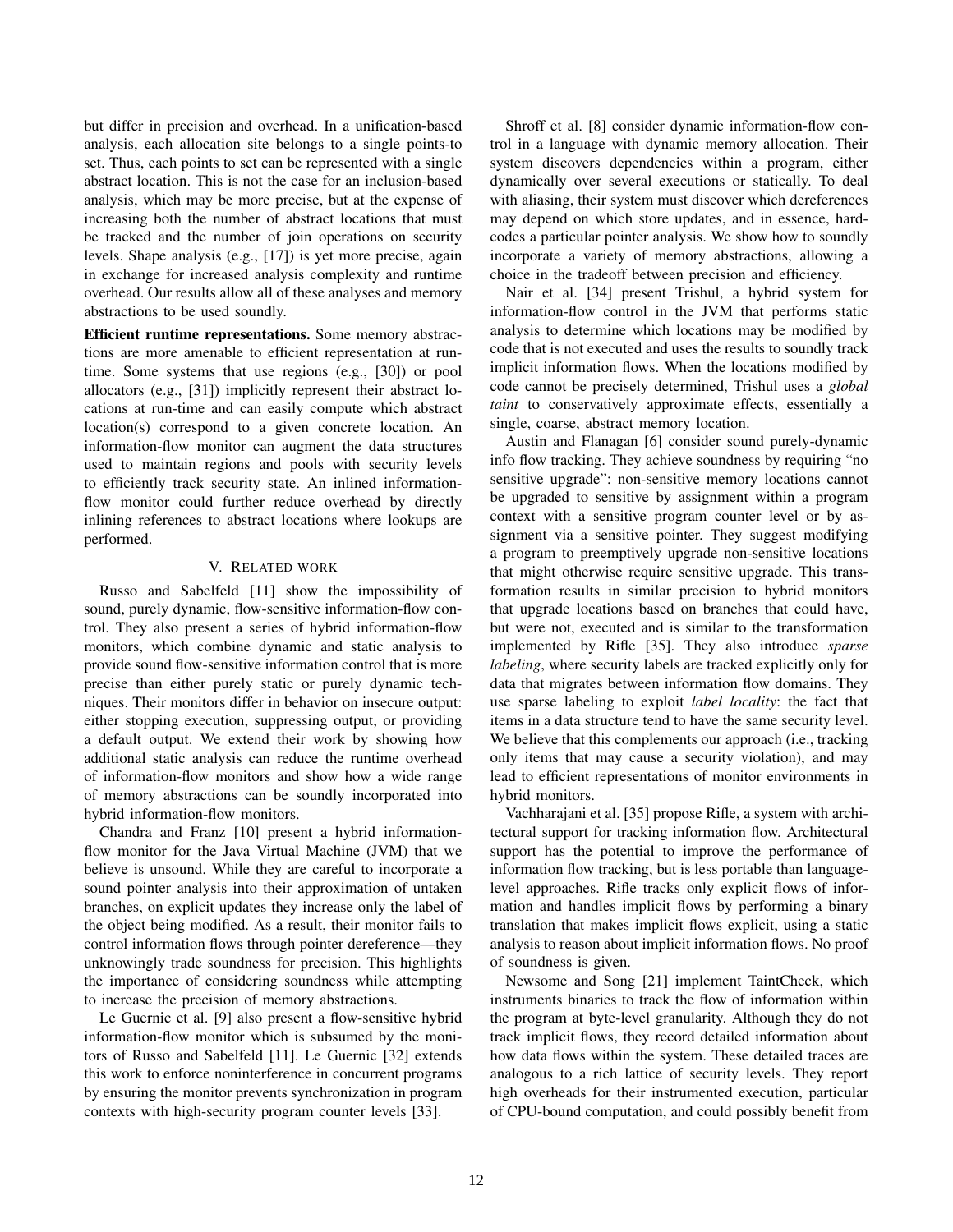our static analysis to reduce some of the instrumentation.

Tripp et al. [36] present Taint Analysis for Java (TAJ), a static analysis tool for detecting vulnerabilities in Java web applications. Their analysis does not consider implicit flows, but uses a novel technique of *hybrid thin slicing* to detect data dependencies of tainted sources.

Dynamic languages. Askarov and Sabelfeld [12] consider an information-flow monitor for *dynamic languages*, which can generate executable code at runtime. Their monitor uses on-the-fly static analysis of the dynamically generated code. Chugh et al. [37] consider information flow-control in JavaScript, a dynamic language, and perform a lightweight on-the-fly static analysis to determine whether dynamically generated code is secure; parameters for the on-the-fly static analysis are determined by a static analysis of the static portions of the code. Our results are applicable to dynamic languages, and our static analysis for selectively tracking variables can be performed on the fly.

Expressive language features. Russo and Sabelfeld [38] present a monitor for soundly tracking and controlling information flow due to *timeouts*, a mechanism for executing code snippets after a specified delay. Our selective tracking technique could be extended to this model by appropriately modifying the static analysis used. Russo et al. [39] precisely track and control information flow in dynamic tree structures. While some memory abstractions can reason quite precisely about tree structures, their monitor uses domainspecific knowledge and is thus likely more precise than ours, regardless of the memory abstraction used.

Inlining information-flow monitors. Chudnov and Naumann [24] prove that the information-flow monitor of Russo and Sabelfeld [11] can be inlined. Inlining enables compiler optimizations for the monitoring and facilitates incorporation of the monitor into existing systems. Magazinius et al. [25] present and prove sound a framework for inlining dynamic information-flow monitors that use the "no sensitive upgrade" mechanism to soundly control implicit information flows. Their framework permits on-the-fly inlining, thus providing support for dynamic languages. Venkatakrishnan et al. [40] present a program transformation that, in essence, inlines a hybrid information-flow monitor. They prove that the transformation enforces a noninterference-based security condition. Our work complements monitor inlining, and we believe the most benefit will be gained by applying our results to inlined monitors.

### VI. CONCLUSION

We present two ways to use static analysis to increase the efficiency of hybrid information-flow monitors. First, we demonstrate a sound technique for selectively tracking variables during monitored program executions. Second, we derive sufficient conditions for soundly incorporating a variety of memory abstractions into a monitor for languages with dynamically allocated memory.

Selective tracking. Information-flow monitoring significantly decreases program performance. Part of this overhead is effort wasted on tracking security levels of data that cannot cause a security violation. We present a simple static analysis to soundly determine when variables can no longer influence dangerous operations and show that this analysis can be soundly incorporated into an information-flow monitor.

Memory abstractions. Practical information-flow control systems must deal with realistic language features, including dynamically allocated memory. The choice of memory abstraction used by an information-flow monitor has a large effect on both its precision and efficiency. While many information-flow control systems reason about memory, no clear requirements have been defined for permissible memory abstractions. We present sufficient conditions for incorporating memory abstractions and discuss how they apply to a variety of memory abstractions. This enables a principled exploration of tradeoffs between precision and efficiency, and opens the possibility of novel useful memory abstractions for information-flow monitors.

We are currently developing a system that dynamically generates instrumented code to enforce noninterference, guided by the results from the paper.

# ACKNOWLEDGMENTS

We thank the anonymous reviewers and Vikram Adve, John Criswell, Arushi Aggarwal, Will Dietz, and Gregory Malecha for helpful feedback on earlier versions of this paper. This research is sponsored by the Air Force Research Laboratory.

### **REFERENCES**

- [1] A. Sabelfeld and A. C. Myers, "Language-based information-flow security," *IEEE Journal on Selected Areas in Communications*, vol. 21, no. 1, pp. 5–19, Jan. 2003.
- [2] D. Volpano, G. Smith, and C. Irvine, "A sound type system for secure flow analysis," *Journal of Computer Security*, vol. 4, no. 3, pp. 167–187, 1996.
- [3] A. C. Myers, "JFlow: Practical mostly-static information flow control," in *Conference Record of the Twenty-Sixth Annual ACM Symposium on Principles of Programming Languages*. New York, NY, USA: ACM Press, Jan. 1999, pp. 228–241.
- [4] V. Simonet, "The Flow Caml System: documentation and user's manual," Institut National de Recherche en Informatique et en Automatique (INRIA), Technical Report 0282, Jul. 2003.
- [5] J. S. Fenton, "Memoryless subsystems," *Computer Journal*, vol. 17, no. 2, pp. 143–147, May 1974.
- [6] T. H. Austin and C. Flanagan, "Efficient purelydynamic information flow analysis," in *Proceedings of*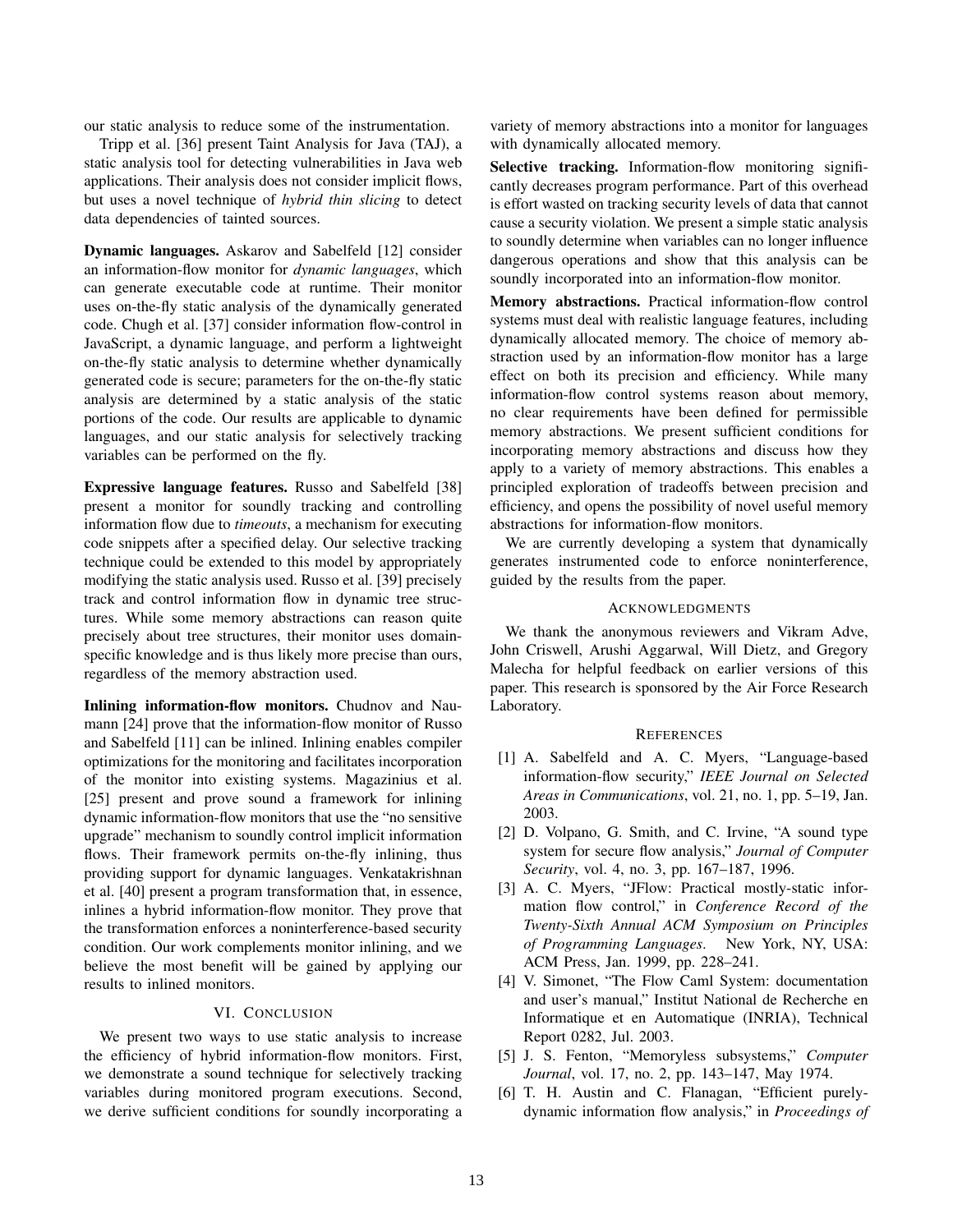*the 2009 Workshop on Programming Languages and Analysis for Security*, 2009.

- [7] A. Sabelfeld and A. Russo, "From dynamic to static and back: Riding the roller coaster of informationflow control research," in *Proceedings of Andrei Ershov International Conference on Perspectives of System Informatics*, 2009, pp. 352–365.
- [8] P. Shroff, S. F. Smith, and M. Thober, "Dynamic dependency monitoring to secure information flow," in *Proceedings of the 20th IEEE Computer Security Foundations Symposium*. IEEE Computer Society, 2007, pp. 203–217.
- [9] G. Le Guernic, A. Banerjee, T. Jensen, and D. A. Schmidt, "Automata-based confidentiality monitoring," *Proceedings of the 11th Annual Asian Computing Science Conference*, pp. 75–89, 2006.
- [10] D. Chandra and M. Franz, "Fine-grained information flow analysis and enforcement in a Java virtual machine," in *Proceedings of the 23rd Annual Computer Security Applications Conference*, 2007.
- [11] A. Russo and A. Sabelfeld, "Dynamic vs. static flowsensitive security analysis," in *Proceedings of the IEEE Computer Security Foundations Symposium*, 2010.
- [12] A. Askarov and A. Sabelfeld, "Tight enforcement of information-release policies for dynamic languages," in *Proceedings of the IEEE Computer Security Foundations Symposium*, 2009.
- [13] L. O. Andersen, "Program analysis and specialization for the C programming language," Ph.D. dissertation, DIKU, University of Copenhagen, May 1994.
- [14] B. Steensgaard, "Points-to analysis in almost linear time," in *Proceedings of the 23rd ACM SIGPLAN-SIGACT Symposium on Principles of Programming Languages*, 1996, pp. 32–41.
- [15] A. Milanova, A. Rountev, and B. G. Ryder, "Parameterized object sensitivity for points-to analysis for Java," *ACM Transactions on Software Engineering and Methodology*, vol. 14, no. 1, pp. 1–41, 2005.
- [16] O. Lhoták and K.-C. A. Chung, "Points-to analysis with efficient strong updates," in *Proceedings of the 38th annual ACM SIGPLAN-SIGACT Symposium on Principles of Programming Languages*, 2011, pp. 3– 16.
- [17] M. Sagiv, T. Reps, and R. Wilhelm, "Parametric shape analysis via 3-valued logic," *ACM Transactions on Programming Languages and Systems (TOPLAS)*, vol. 24, no. 3, pp. 217–298, 2002.
- [18] M. Tofte and J.-P. Talpin, "Region-based memory management," *Information and Computation*, vol. 132, no. 2, pp. 109–176, 1997.
- [19] D. Gay and A. Aiken, "Memory management with explicit regions," in *Proceedings of the 1998 ACM SIG-PLAN Conference on Programming Language Design and Implementation*. New York, NY, USA: ACM

Press, 1998, pp. 313–323.

- [20] D. E. Denning, "A lattice model of secure information flow," *Communications of the ACM*, vol. 19, no. 5, pp. 236–243, 1976.
- [21] J. Newsome and D. Song, "Dynamic taint analysis for automatic detection, analysis, and signature generation of exploits on commodity software," in *Proceedings of the Network and Distributed System Security Symposium*, 2005.
- [22] S. Hunt and D. Sands, "On flow-sensitive security types," in *Conference Record of the Thirty-Third Annual ACM Symposium on Principles of Programming Languages*. New York, NY, USA: ACM Press, Jan. 2006, pp. 79–90.
- [23] S. Moore and S. Chong, "Static analysis for efficient hybrid information-flow control," Harvard University, Tech. Rep. TR-05-11, Apr. 2011.
- [24] A. Chudnov and D. A. Naumann, "Information flow monitor inlining," in *Proceedings of the 23rd IEEE Security Foundations Symposium*, 2010.
- [25] J. Magazinius, A. Russo, and A. Sabelfeld, "On-the-fly inlining of dynamic security monitors," in *Proceedings of the IFIP International Information Security Conference*, 2010.
- [26] A. C. Myers and B. Liskov, "A decentralized model for information flow control," in *Proceedings of the 16th ACM Symposium on Operating System Principles*. New York, NY, USA: ACM Press, 1997, pp. 129–142.
- [27] P. Efstathopoulos, M. Krohn, S. VanDeBogart, C. Frey, D. Ziegler, E. Kohler, D. Mazieres, F. Kaashoek, and ` R. Morris, "Labels and event processes in the Asbestos operating system," in *Proceedings of the 20th ACM Symposium on Operating System Principles*. New York, NY, USA: ACM Press, Oct. 2005.
- [28] T. Jim, "What are principal typings and what are they good for?" in *Proceedings of the 23rd ACM SIGPLAN-SIGACT Symposium on Principles of Programming Languagesg Languages*, 1996, pp. 42–53.
- [29] S. Hunt and D. Sands, "From exponential to polynomial-time security typing via principal types," in *Proceedings of the 20th European Symposium on Programming*, 2011.
- [30] D. Grossman, G. Morrisett, T. Jim, M. Hicks, Y. Wang, and J. Cheney, "Region-based memory management in Cyclone," in *Proceedings of the 2002 ACM SIGPLAN Conference on Programming Language Design and Implementation*. New York, NY, USA: ACM Press, 2002, pp. 282–293.
- [31] J. Criswell, A. Lenharth, D. Dhurjati, and V. Adve, "Secure virtual architecture: A safe execution environment for commodity operating systems," in *Proceedings of the Twenty First ACM Symposium on Operating Systems Principles*, October 2007.
- [32] G. Le Guernic, "Automaton-based Confidentiality